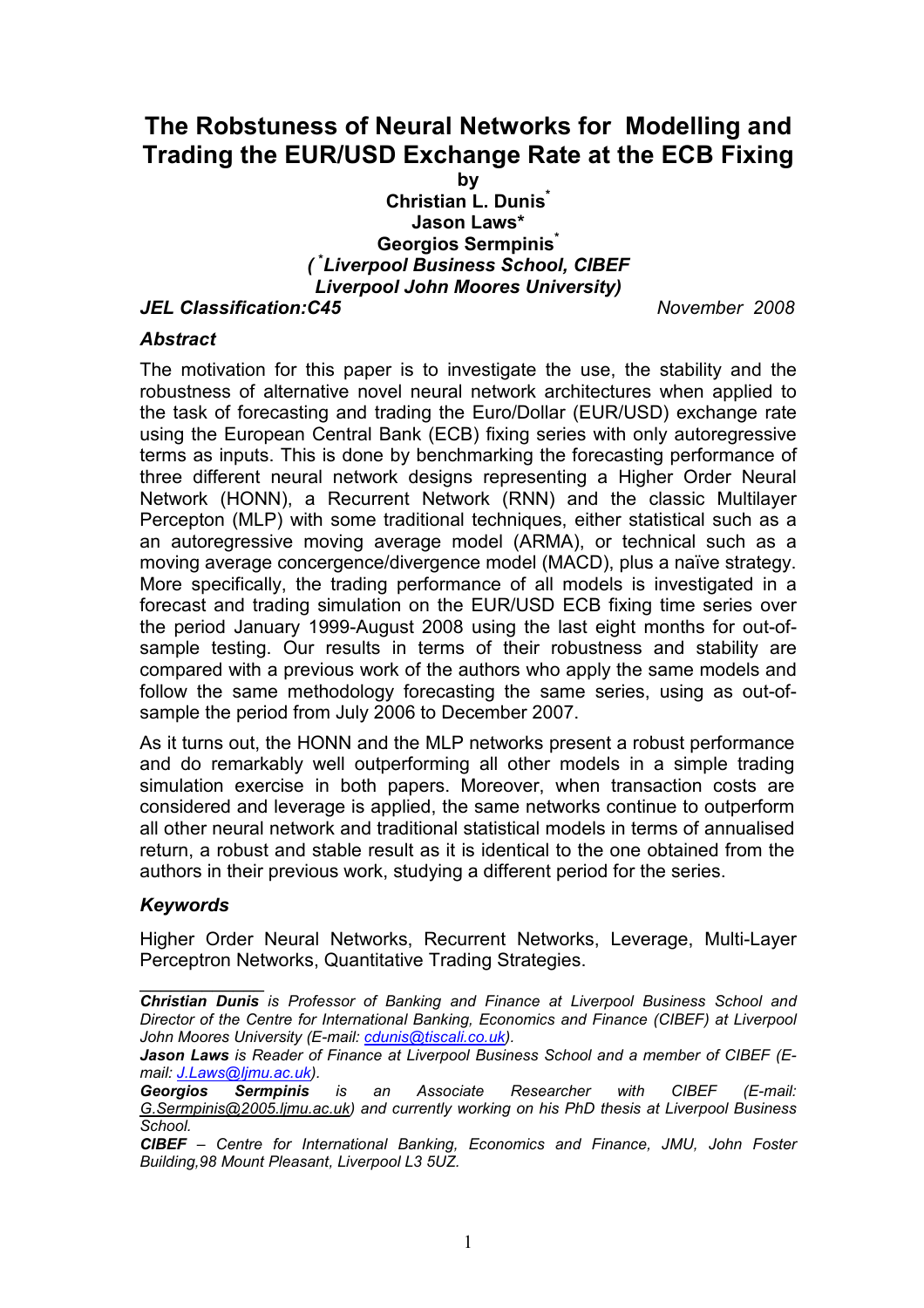## 1. INTRODUCTION

Neural networks are an emergent technology with an increasing number of real-world applications including Finance (Lisboa et al. (2000)). However their numerous limitations and the contradicting empirical evident around their forecasting power are often creating scepticism about their use among practitioners.

The motivation for this paper is to investigate not only the use of several new neural networks techniques that try to overcome these limitations but also the stability and robustness of their performance. This is done by benchmarking three different neural network architectures representing a Multilayer Percepton (MLP), a Higher Order Neural Network (HONN) and a Recurrent Neural Network (RNN). Their trading performance on the Euro/Dollar (EUR/USD) time series is investigated and is compared with some traditional statistical or technical methods such as an autoregressive moving average (ARMA) model or a moving average convergence/divergence (MACD) model, and a naïve strategy. In terms of the stability and robustness of our findings, we compare them with the conclusions of Dunis et al. (2008b) who apply the same models and follow the same methodology to forecast the same series, using however a different out-of-sample period. Concerning the inputs of our neural networks, we use the exact same selection of inputs and lags with Dunis *et al.* (2008b). Similarly, our MACD model is identical with the one of Dunis et al. (2008b) while on the other hand our ARMA model is different, as we need all coefficients to be significant in the new in-sample period.

Moreover, our conclusions can supplement not only those of Dunis et al. (2008b) but also those of Dunis and Chen (2005) and Dunis and Williams (2002) who conduct similar forecasting competitions over the EUR/USD and the USD/JPY foreign exchange rates using about the same networks but with multivariate series as inputs.

Concerning our data, the EUR/USD daily fixing is published by the European Central Bank (ECB) and is a tradable quantity as is possible to leave orders with a bank and trade on that basis.

As it turns out, the MLP and HONN demonstrate a remarkable performance and outperform the other models in a simple trading simulation exercise. Moreover, when transaction costs are considered and leverage is applied the MLP and HONN models continue to outperform all other neural network and traditional statistical models in terms of annualised return. As these results are identical to those of Dunis et al. (2008b) who follow the same methodology but for a different period of the EUR/USD ECB fixing series, we can argue that the forecasting superiority of the HONN and the MLP is stable and robust over time. In terms of the RNN, their poor performance in this research may be due to their inability to provide good enough results when only autoregressive terms are used as inputs.

The rest of the paper is organised as follows. In section 2, we present the literature relevant to the Recurrent Networks and the Higher Order Neural Networks. Section 3 describes the dataset used for this research and its characteristics. An overview of the different neural network models and statistical techniques is given in section 4. Section 5 gives the empirical results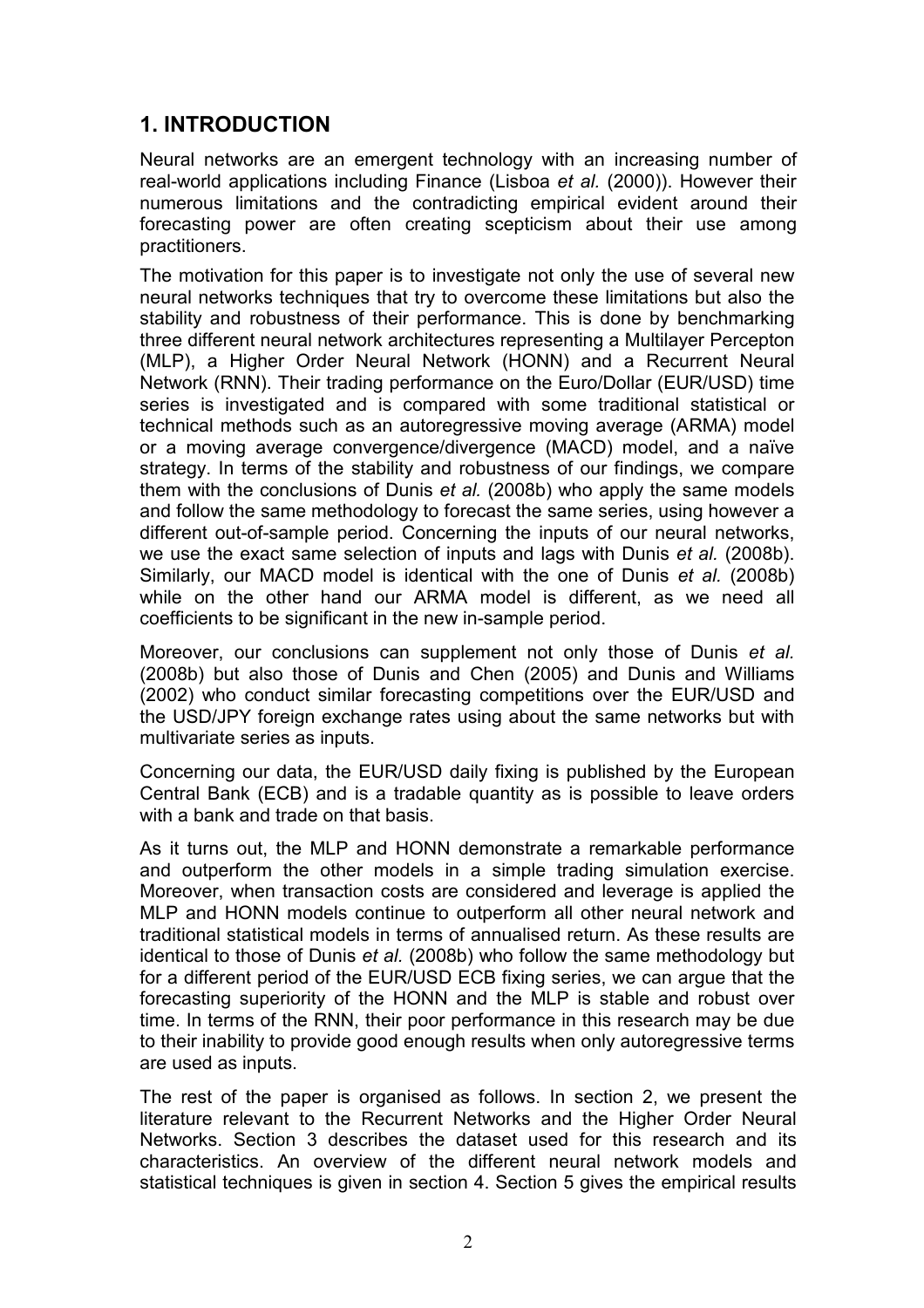of all the models considered and investigates the possibility of improving their performance with the application of leverage. In that section we also test the robustness of our models. Section 6 provides some concluding remarks.

# 2. LITERATURE REVIEW

The motivation for this paper is to apply some of the most promising new neural networks architectures which have been developed recently with the purpose to overcome the numerous limitations of the more classic neural architectures and to assess whether they can achieve a higher performance in a trading simulation using only autoregressive series as inputs.

RNNs have an activation feedback which embodies short-term memory allowing them to learn extremely complex temporal patterns. Their superiority against feedfoward networks when performing nonlinear time series prediction is well documented in Connor and Atlas (1993) and Adam et al. (1994). In financial applications, Kamijo and Tanigawa (1990) applied them successfully to the recognition of stock patterns of the Tokyo stock exchange while Tenti (1996) achieved good results using RNNs to forecast the exchange rate of the Deutsche Mark. Tino et al. (2001) use them to trade successfully the volatility of the DAX and the FTSE 100 using straddles while Dunis and Huang (2002), using continuous implied volatility data from the currency options market obtain remarkable good results for their GBP/USD and USD/JPY exchange rate volatility trading simulation.

HONNs were first introduced by introduced by Giles and Maxwell (1987) as a fast learning network with increased learning capabilities. Although their function approximation superiority over the more traditional architectures is well documented in the literature (see among others Redding et al. (1993), Kosmatopoulos et al. (1995) and Psaltis et al. (1998)), their use in finance so far has been limited. This has changed when scientists started to investigate not only the benefits of Neural Networks (NNs) against the more traditional statistical techniques but also the differences between the different NN model architectures. Practical applications have now verified the theoretical advantages of HONNs by demonstrating their superior forecasting ability and put them in the front line of applied research in financial forecasting. For example Dunis et al. (2006b) use them to forecast successfully the gasoline crack spread while Fulcher et al. (2006) apply HONNs to forecast the AUD/USD exchange rate, achieving a 90% accuracy. However, Dunis et al. (2006a) show that, in the case of the futures spreads and for the period under review, the MLPs performed better compared with HONNs and recurrent neural networks. Moreover, Dunis et al. (2008a), who also study the EUR/USD series for a period of 10 years demonstrate that when multivariate series are used as inputs the HONNs, RNN and MLP networks have a similar forecasting power. Finally, Dunis et al. (2008b) in a paper with a methodology identical to that used in this research, demonstrate that HONN and the MLP networks are superior in forecasting the EUR/USD ECB fixing until the end of 2007, compared to the RNN networks, an ARMA model, a MACD and a naïve strategy.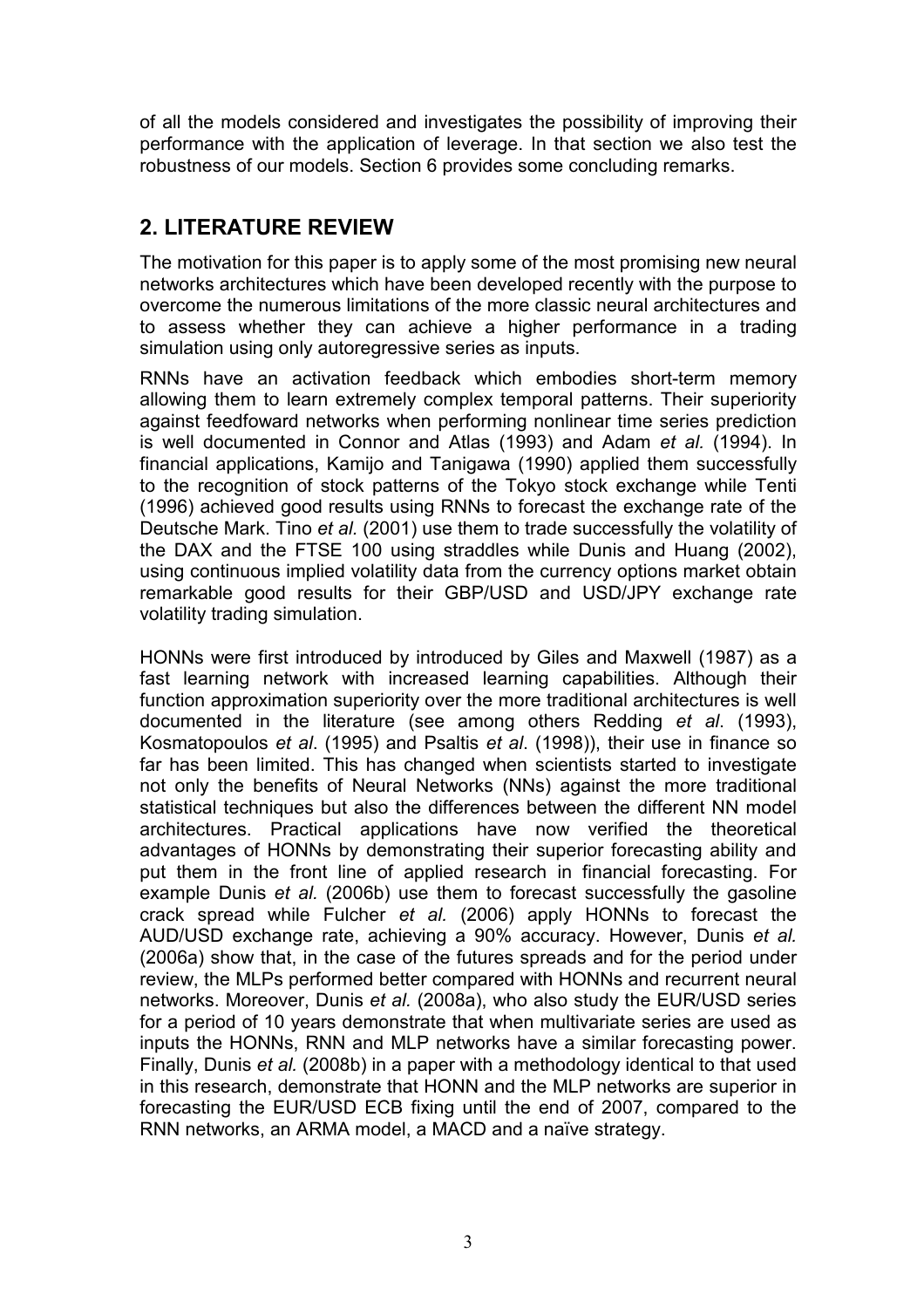## 3. THE EUR/USD EXCHANGE RATE AND RELATED FINANCIAL DATA

The European Central Bank (ECB) publishes a daily fixing for selected EUR exchange rates: these reference mid-rates are based on a daily concentration procedure between central banks within and outside the European System of Central Banks, which normally takes place at 2.15 p.m. ECB time. The reference exchange rates are published both by electronic market information providers and on the ECB's website shortly after the concentration procedure has been completed. Although only a reference rate, many financial institutions are ready to trade at the EUR fixing and it is therefore possible to leave orders with a bank for business to be transacted at this level.

The ECB daily fixing of the EUR/USD is therefore a tradable level which makes our application more realistic<sup>1</sup>.

| Name of period                         | <b>Trading days</b> | <b>Beginning</b> | End                             |  |  |  |
|----------------------------------------|---------------------|------------------|---------------------------------|--|--|--|
| Total dataset                          | 2474                | 4 January 1999   | 29 August 2008                  |  |  |  |
| In-sample dataset                      | 2304                |                  | 4 January 1999 31 December 2007 |  |  |  |
| Out-of-sample dataset [Validation set] | 170                 | 2 January 2008   | 29 August 2008                  |  |  |  |
| Table 1: The EUR/USD dataset           |                     |                  |                                 |  |  |  |

The graph below shows the total dataset for the EUR/USD and its upward trend since early 2006.



Fig. 1: EUR/USD Frankfurt ECB fixing prices (total dataset)

The observed EUR/USD time series is non-normal (Jarque-Bera statistics confirm this at the 99% confidence interval) containing slight skewness and high kurtosis. It is also nonstationary and hence we decided to transform the

 $\overline{a}$ <sup>1</sup> The EUR/USD is quoted as the number of USD per Euro: for example, a value of 1.2657 is USD1.2657 per 1 Euro. We examine the EUR/USD since its first trading day on 4 January 1999, and until 29 August 2008.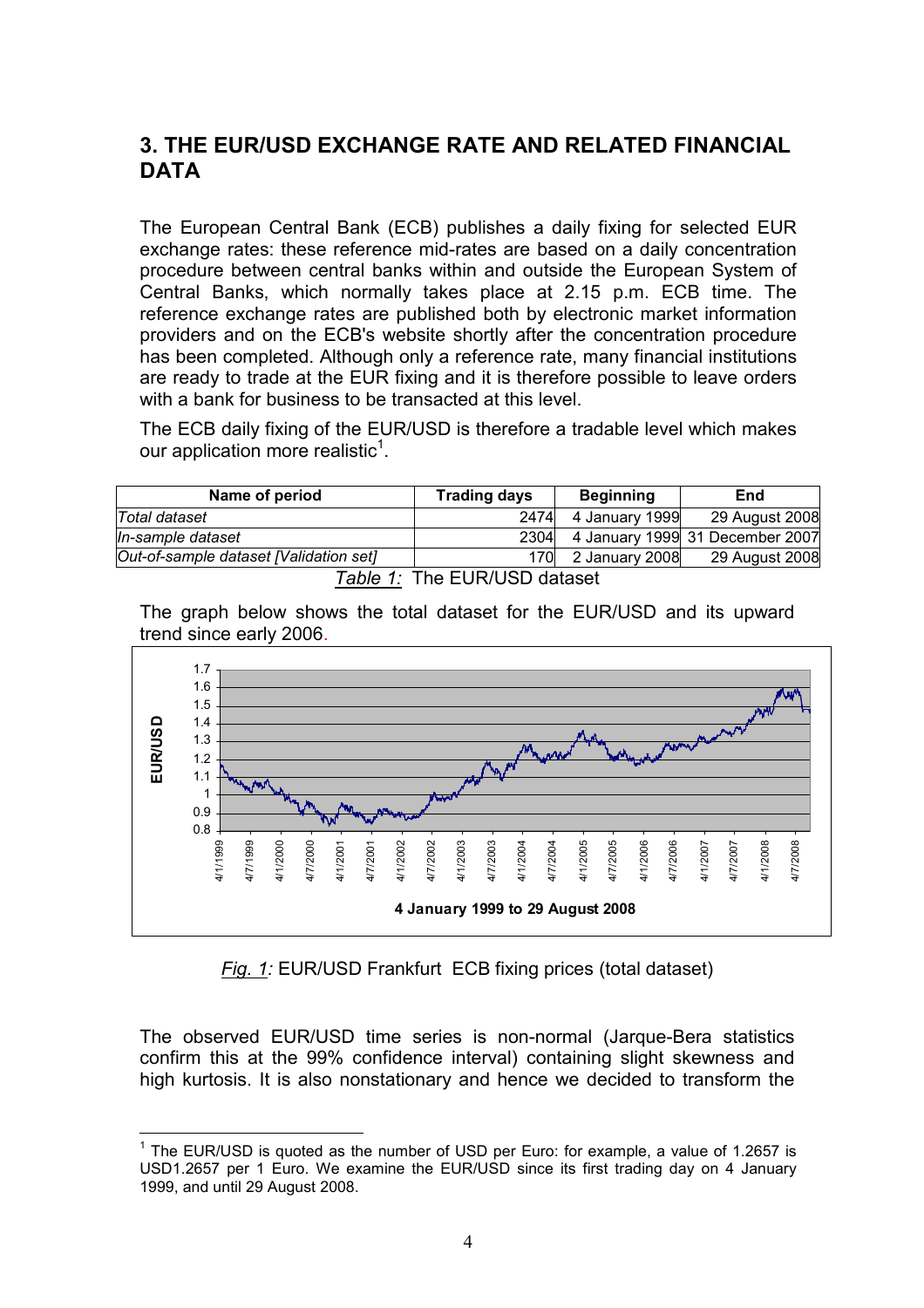EUR/USD series into a stationary daily series of rates of return<sup>2</sup> using the formula:

$$
R_t = \left(\frac{P_t}{P_{t-1}}\right) - 1\tag{1}
$$

Where  $R_t$  is the rate of return and  $P_t$  is the price level at time t.

The summary statistics of the EUR/USD returns series reveal a slight skewness and high kurtosis. The Jarque-Bera statistic confirms again that the EUR/USD series is non-normal at the 99% confidence interval.



Fig. 2: EUR/USD returns summary statistics (total dataset)

As inputs to our networks and based on the autocorrelation function and some ARMA experiments we selected a set of autoregressive and moving average terms of the EUR/USD exchange rate returns and the 1-day Riskmetrics volatility series.

| <b>Number</b> | Variable                                           | Lag |
|---------------|----------------------------------------------------|-----|
|               | EUR/USD exchange rate return                       |     |
| 2             | EUR/USD exchange rate return                       | 2   |
| 3             | EUR/USD exchange rate return                       | 3   |
| 4             | EUR/USD exchange rate return                       |     |
| 5             | EUR/USD exchange rate return                       | 11  |
| 6             | EUR/USD exchange rate return                       | 12  |
|               | EUR/USD exchange rate return                       | 14  |
| 8             | EUR/USD exchange rate return                       | 15  |
| 9             | EUR/USD exchange rate return                       | 16  |
| 10            | Moving Average of the EUR/USD exchange rate return | 15  |
| 11            | Moving Average of the EUR/USD exchange rate return | 20  |
| 12            | 1-day Riskmetrics Volatility                       |     |
|               | Table 2: Explanatory variables                     |     |

able 2: Explanatory variables

In order to train our neural networks we further divided our dataset as follows:

**EXECONFERENT CONFIRENT CONFIRENT**<br><sup>2</sup> Confirmation of its stationary property is obtained at the 1% significance level by both the Augmented Dickey Fuller (ADF) and Phillips-Perron (PP) test statistics.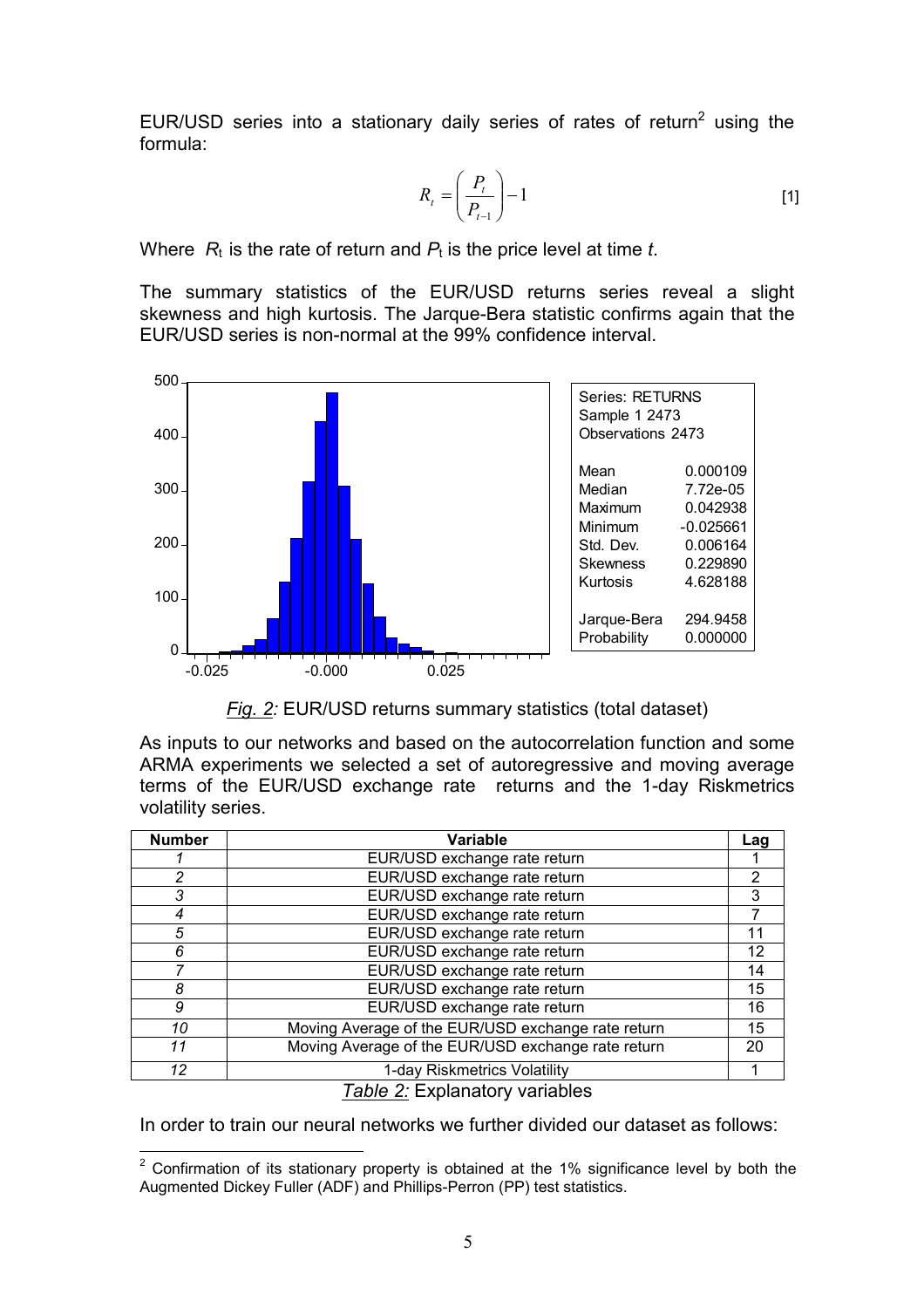| Name of period                          | <b>Trading days</b> | <b>Beginning</b> | End                             |
|-----------------------------------------|---------------------|------------------|---------------------------------|
| Total data set                          | 2474                | 4 January 1999   | 29 August 2008                  |
| Training data set                       | 1794                |                  | 4 January 1999 31 December 2005 |
| Test data set                           | 510                 |                  | 2 January 2006 31 December 2007 |
| Out-of-sample data set [Validation set] | 170                 | 2 January 2008   | 29 August 2008                  |

|  |  | Table 3: The neural networks datasets |  |  |
|--|--|---------------------------------------|--|--|
|--|--|---------------------------------------|--|--|

## 4. FORECASTING MODELS

#### 4.1 Benchmark Models

In this paper, we benchmark our neural network models with 3 traditional strategies, namely an autoregressive moving average model (ARMA), a moving average convergence/divergence technical model (MACD) and a naïve strategy.

#### 4.1.1 Naïve strategy

The naïve strategy simply takes the most recent period change as the best prediction of the future change, i.e. a simple random walk. The model is defined by:

$$
\hat{Y}_{t+1} = Y_t \tag{2}
$$

where  $Y_t$ 

is the actual rate of return at period  $t$ 

 $\hat{Y}_{t+1}$  is the forecast rate of return for the next period

The performance of the strategy is evaluated in terms of trading performance via a simulated trading strategy.

#### 4.1.2 Moving Average

The moving average model is defined as:

$$
M_{t} = \frac{(Y_{t} + Y_{t-1} + Y_{t-2} + \dots + Y_{t-n+1})}{n}
$$
 [3]

where  $M_t$ is the moving average at time  $t$ 

 $n_i$  is the number of terms in the moving average

 $Y_{t}$ is the actual rate of return at period  $t$ 

The MACD strategy used is quite simple. Two moving average series are created with different moving average lengths. The decision rule for taking positions in the market is straightforward. Positions are taken if the moving averages intersect. If the short-term moving average intersects the long-term moving average from below a 'long' position is taken. Conversely, if the longterm moving average is intersected from above a 'short' position is taken<sup>3</sup>.

The forecaster must use judgement when determining the number of periods n on which to base the moving averages. The combination that performed best over the in-sample subperiod was retained for out-of-sample evaluation. The

A SECT TO THE CURANT CONSERVIES A SURFALL TO A SURFALL THE SURFALL TO A SURFALL TO A SURFALL TO A SURFALL TO A<br>
A flong' EUR/USD position means buying Euros at the current price, while a 'short' position means selling Euros at the current price.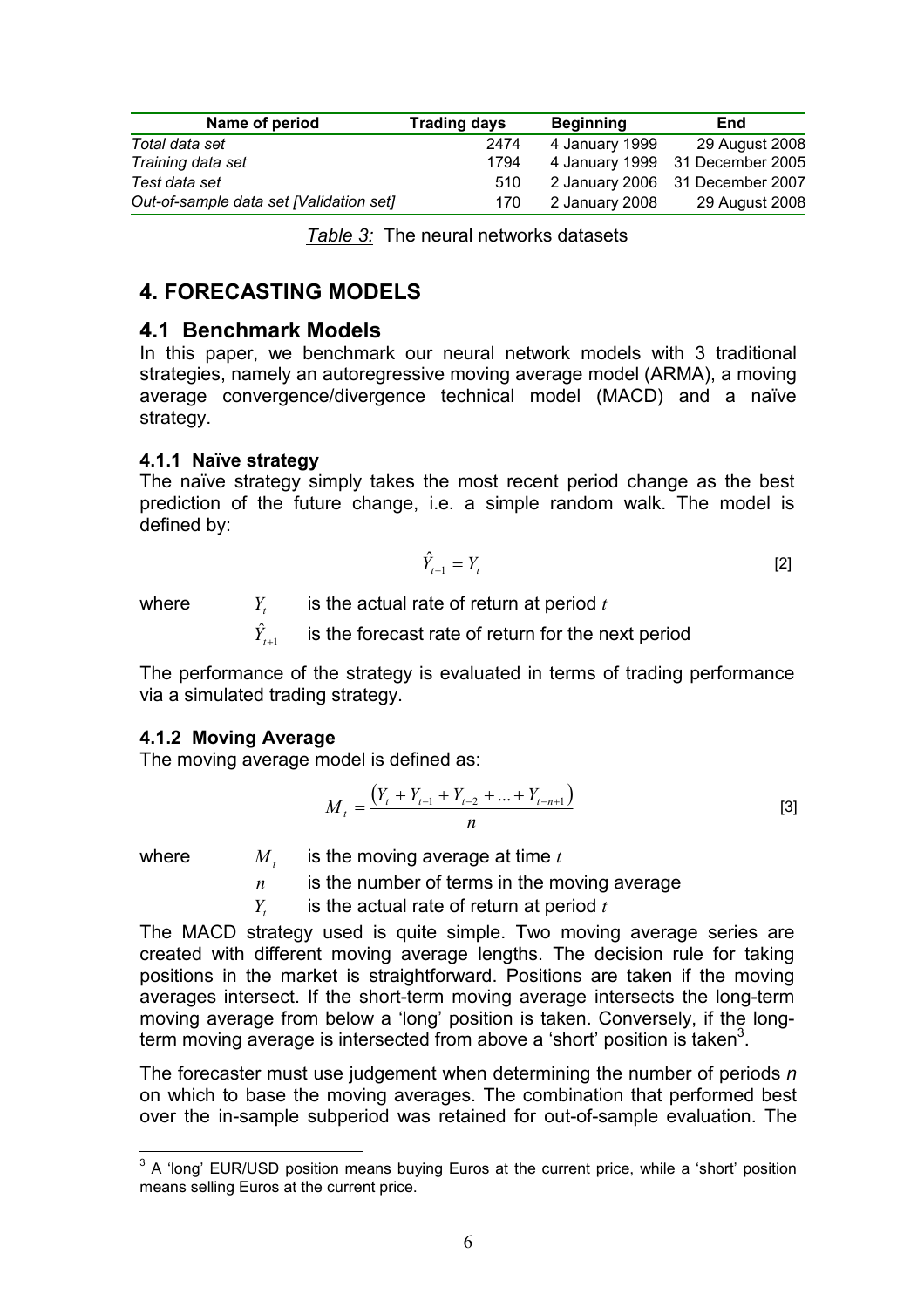model selected was a combination of the EUR/USD and its 24-day moving average, namely  $n = 1$  and 24 respectively or a (1,24) combination. The performance of this strategy is evaluated solely in terms of trading performance.

#### 4.1.3 ARMA Model

Autoregressive moving average models (ARMA) assume that the value of a time series depends on its previous values (the autoregressive component) and on previous residual values (the moving average component)<sup>4</sup>.

The ARMA model takes the form:

$$
Y_{t} = \phi_{0} + \phi_{1}Y_{t-1} + \phi_{2}Y_{t-2} + ... + \phi_{p}Y_{t-p} + \varepsilon_{t} - w_{1}\varepsilon_{t-1} - w_{2}\varepsilon_{t-2} - ... - w_{q}\varepsilon_{t-q}
$$
 [4]

where  $Y_t$ 

is the dependent variable at time  $t$  $Y_{t-1}$ ,  $Y_{t-2}$ , and  $Y_{t-p}$  are the lagged dependent variable  $\phi_0$ ,  $\phi_1$ ,  $\phi_2$ , and  $\phi_p$  are regression coefficients  $\mathcal{E}_t$ is the residual term  $\varepsilon_{t-1}$ ,  $\varepsilon_{t-2}$ , and  $\varepsilon_{t-p}$  are previous values of the residual  $w_1$ ,  $w_2$ , and  $w_q$ are weights.

Using as a guide the correlogram in the training and the test subperiods we have chosen a restricted ARMA (11,11) model. All of its coefficients are significant at the 95% confidence interval. The null hypothesis that all coefficients (except the constant) are not significantly different from zero is rejected at the 95% confidence interval (see Appendix A1).

The selected ARMA model takes the form:

$$
Y_{t} = 12.8 \cdot 10^{-5} - 1.217Y_{t-1} - 0.478Y_{t-2} - 0.140Y_{t-7} + 0.197Y_{t-11}
$$
  
+1.214 $\varepsilon_{t-1}$  + 0.474 $\varepsilon_{t-2}$  + 0.152 $\varepsilon_{t-7}$  - 0.218 $\varepsilon_{t-11}$  [5]

The model selected was retained for out-of-sample estimation. The performance of the strategy is evaluated in terms of trading performance.

#### 4.1.4 Empirical Results for the Benchmark Models

A summary of the empirical results of the 3 benchmark models on the validation subset is presented in the table below. The empirical results of the models in the training subperiod are presented in Appendix A.3 while Appendix A.2 documents the performance measures.

<sup>&</sup>lt;u>end the monditier of the subsetional controlled</u><br>The a full discussion of the procedure, refer to Box et al.(1994) or Pindyck and Rubinfield (1998).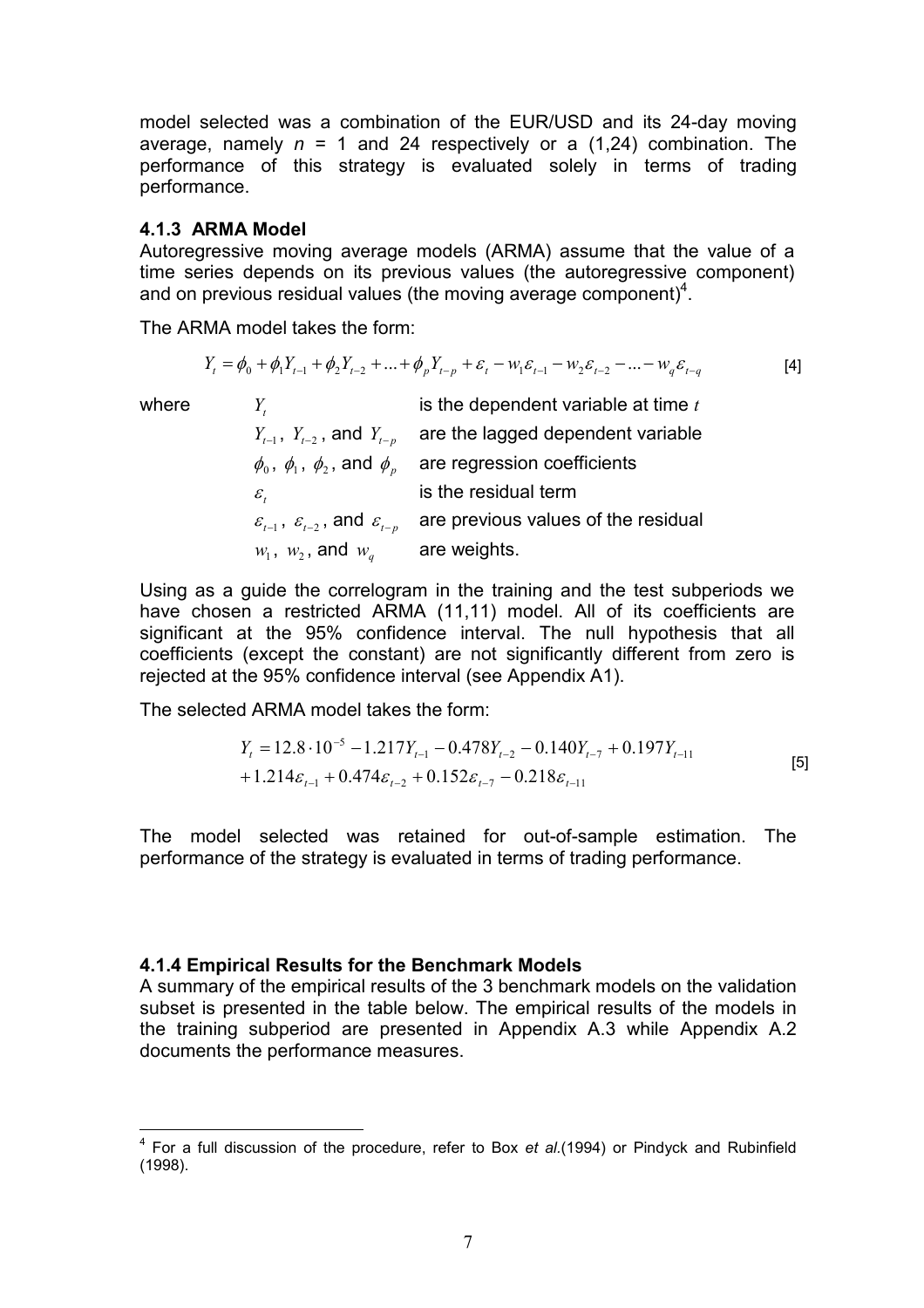|                   | <b>NAIVE</b> | <b>MACD</b> | <b>ARMA</b> |
|-------------------|--------------|-------------|-------------|
| (excluding costs) | 1.28         | $-0.02$     | $-0.45$     |
| (excluding costs) | 9.51%        | 9.54%       | 9.54%       |
| (excluding costs) | 12.14%       | $-0.19%$    | $-4.32%$    |
| (excluding costs) | $-3.69%$     | $-9.85%$    | $-11.39%$   |
| (annualised)      | 108          | 28          | 185         |
|                   |              |             |             |

Table 4: Trading performance of the benchmark models out-of-sample

As can been seen the naïve strategy outperforms all other models by far. These results are surprising not only because the simplicity of the naïve model but also based on the training subperiod results (see Appendix A.3). There the naïve strategy presents an annualised return of -1.07% and a Sharpe ratio of - 0.10. Moreover, with a closer look over the returns in our out-of-sample period we observe that the positive and the negative returns are clustered. In order to verify that the sequence of signs of the returns in the validation period is not random, we conduct the Wald-Wolfowitz or runs test for randomness<sup>5</sup>. The test confirms that the sequence of signs is not random at the 99% and 95% confidence interval. So as the naïve strategy is only using as a forecast for tomorrow today's return, it is able to exploit this phenomenon and present a remarkable performance. This anomaly was not present in previous years and that is why the performance of the naïve strategy in-sample is so much worse. In the circumstances, this phenomenon is accidental and we have no reasons to believe that it should continue in the future and we thus discard the results of the naïve strategy from our conclusions.

### 4.2 Neural Networks

Neural networks exist in several forms in the literature. The most popular architecture is the Multi-Layer Perceptron (MLP).

A standard neural network has at least three layers. The first layer is called the input layer (the number of its nodes corresponds to the number of explanatory variables). The last layer is called the output layer (the number of its nodes corresponds to the number of response variables). An intermediary layer of nodes, the hidden layer, separates the input from the output layer. Its number of nodes defines the amount of complexity the model is capable of fitting. In addition, the input and hidden layer contain an extra node, called the bias node. This node has a fixed value of one and has the same function as the intercept in traditional regression models. Normally, each node of one layer has connections to all the other nodes of the next layer.

The network processes information as follows: the input nodes contain the value of the explanatory variables. Since each node connection represents a weight factor, the information reaches a single hidden layer node as the weighted sum of its inputs. Each node of the hidden layer passes the information through a nonlinear activation function and passes it on to the output layer if the calculated value is above a threshold.

The training of the network (which is the adjustment of its weights in the way that the network maps the input value of the training data to the corresponding

 $\overline{a}$  $5$  For a complete description of the test see Wald and Wolfowitz (1940).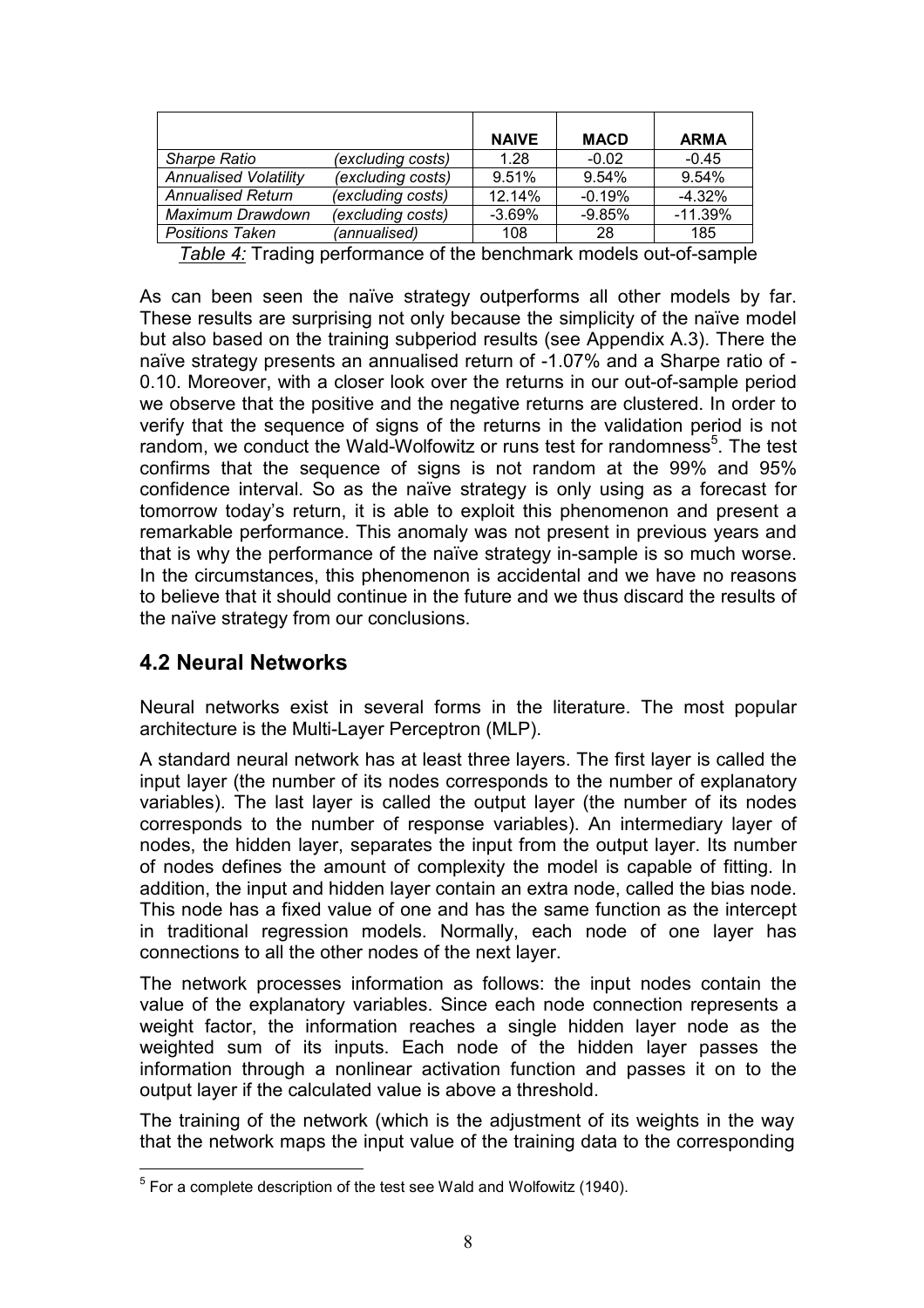output value) starts with randomly chosen weights and proceeds by applying a learning algorithm called backpropagation of errors<sup>6</sup> (Shapiro (2000)). The learning algorithm simply tries to find those weights which minimize an error function (normally the sum of all squared differences between target and actual values). Since networks with sufficient hidden nodes are able to learn the training data (as well as their outliers and their noise) by heart, it is crucial to stop the training procedure at the right time to prevent overfitting (this is called 'early stopping'). This can be achieved by dividing the dataset into 3 subsets respectively called the training and test sets used for simulating the data currently available to fit and tune the model and the validation set used for simulating future values. The network parameters are then estimated by fitting the training data using the above mentioned iterative procedure (backpropagation of errors). The iteration length is optimised by maximising the forecasting accuracy for the test dataset. Our networks, which are specially designed for financial purposes, will stop training when the profit of our forecasts in the test subperiod is maximized. Then the predictive value of the model is evaluated applying it to the validation dataset (out-of-sample dataset).

#### 4.2.1 THE MULTI-LAYER PERCEPTRON MODEL

#### 4.2.1.1 The MLP network architecture

The network architecture of a 'standard' MLP looks as presented in figure  $3^7$ :



Fig. 3: A single output, fully connected MLP model

where:

[n]  $x_t^{[n]}$   $(n = 1, 2, \dots, k + 1)$  are the model inputs (including the input bias node) at time  $t$ 

 $h_{\cdot}^{[m]}$  $(m = 1, 2, ..., i + 1)$  are the hidden nodes outputs (including the hidden bias node)

 $\widetilde{y}_t$ is the MLP model output

 $u_{ik}$  and  $w_i$ are the network weights

**ENET 1.1 EXET 2018**<br>
Exackpropagation networks are the most common multi-layer networks and are the most commonly used type in financial time series forecasting (Kaastra and Boyd (1996)). 7 The bias nodes are not shown here for the sake of simplicity.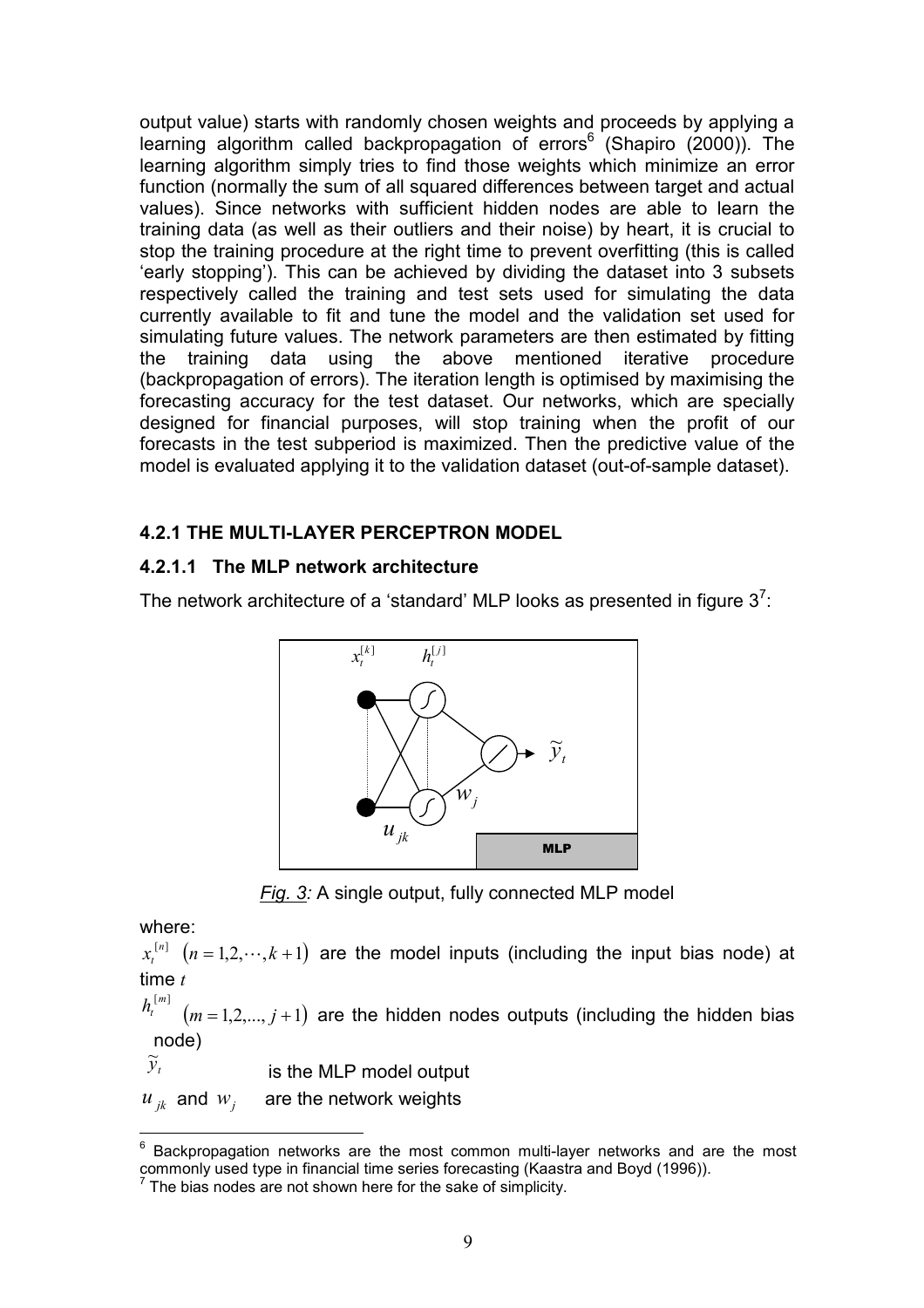is the transfer sigmoid function: 
$$
S(x) = \frac{1}{1 + e^{-x}}
$$
, [6]

is a linear function: 
$$
F(x) = \sum_{i} x_i
$$
 [7]

The error function to be minimised is:

$$
E(u_{jk}, w_j) = \frac{1}{T} \sum_{t=1}^{T} (y_t - \widetilde{y}_t(u_{jk}, w_j))^2
$$
, with  $y_t$  being the target value [8]

#### 4.2.1.2 Empirical results of the MLP model

The trading performance of the MLP on the validation subset is presented in the table below. We chose the network with the highest profit in the training subperiod. Our trading strategy applied is simple: go or stay long when the forecast return is above zero and go or stay short when the forecast return is below zero. Appendix A.3 provides the performance of the MLP in the training subperiod while Appendix A.4 provides the characteristics of our network. The results of other models are included for comparison.

|                              |                   | <b>MACD</b> | <b>ARMA</b> | <b>MLP</b> |
|------------------------------|-------------------|-------------|-------------|------------|
| <b>Sharpe Ratio</b>          | (excluding costs) | $-0.02$     | $-0.45$     | 0.74       |
| <b>Annualised Volatility</b> | (excluding costs) | 9.54%       | 9.54%       | 9.18%      |
| <b>Annualised Return</b>     | (excluding costs) | $-0.19%$    | $-4.32%$    | 6.82%      |
| Maximum Drawdown             | (excluding costs) | $-9.85%$    | $-11.39%$   | $-5.78%$   |
| <b>Positions Taken</b>       | (annualised)      | 28          | 185         | 107        |

Table 5: Out-of-sample trading performance of the MLP

As it can be seen the MLP outperforms our benchmark statistical models.

### 4.2.2 THE RECURRENT NETWORK

Our next model is the recurrent neural network. While a complete explanation of RNN models is beyond the scope of this paper, we present below a brief explanation of the significant differences between RNN and MLP architectures. For an exact specification of the recurrent network, see Elman (1990).

A simple recurrent network has activation feedback, which embodies short-term memory. The advantages of using recurrent networks over feedforward networks, for modelling non-linear time series, has been well documented in the past. However as described in Tenti (1996) "the main disadvantage of RNNs is that they require substantially more connections, and more memory in simulation, than standard backpropagation networks" (p.569), thus resulting in a substantial increase in computational time. However having said this RNNs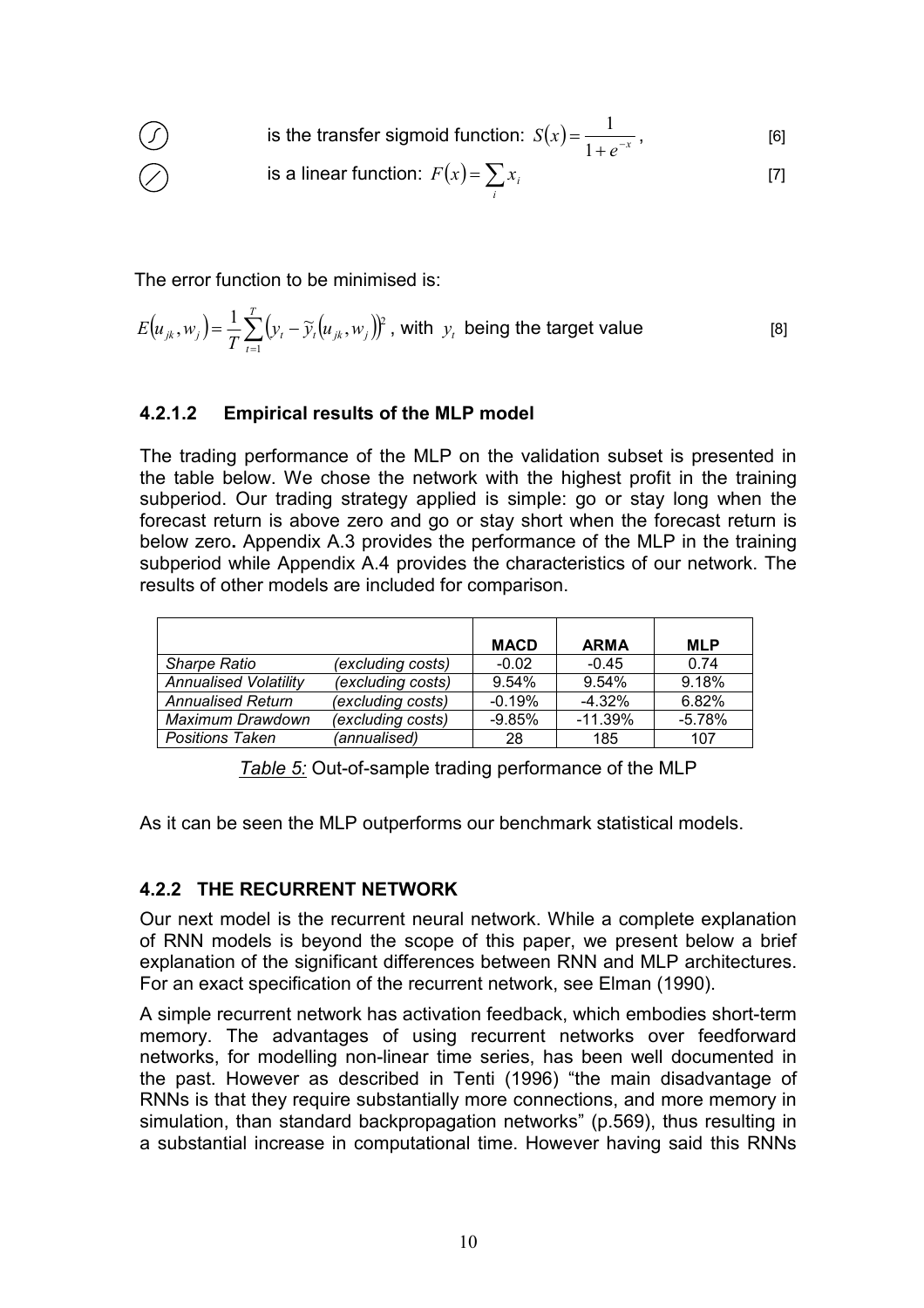can yield better results in comparison to simple MLPs due to the additional memory inputs.

#### 4.2.2.1 The RNN architecture

A simple illustration of the architecture of an Elman RNN is presented below.



Fig. 4: Elman Recurrent neural network architecture with two nodes on the hidden layer.

where:

 $\lceil n \rceil$  $x_t^{[n]}$   $(n = 1, 2, \dots, k + 1)$ ,  $u_t^{[1]}$ ,  $u_t^{[2]}$  are the model inputs (including the input bias node) at time  $t$  $\widetilde{y}_t$  is the recurrent model output  $d_t^{[f]}(f=1,2)$  and  $w_t^{[n]}$   $(n=1,2,\dots,k+1)$  are the network weights  $U_t^{[f]}$   $(f = 1,2)$ is the output of the hidden nodes at time t  $\textcircled{f}$  is the transfer sigmoid function:  $S(x) = \frac{1}{1 + e^{-x}}$  $S(x) = \frac{1}{1+e^{-x}}$ = 1 1  $[9]$  $\bigcirc$  is the linear output function:  $F(x) = \sum_{i}$  $F(x) = \sum x_i$  [10]

The error function to be minimised is:  $E(d_t, w_t) = \frac{1}{T} \sum_{t=1}^{T} (y_t - \widetilde{y}_t(d_t, w_t))^2$  $=\frac{1}{x} \sum_{i=1}^{T} (y_i$ t  $(t_i, w_t) = \frac{1}{T} \sum_{t} (y_t - \widetilde{y}_t (d_t, w_t))$ T  $E(d_{_t}, w$ 1  $(u, w_t) = \frac{1}{\pi} \sum_{i=1}^{T} (y_t - \widetilde{y}_t(d_t, w_t))^2$  [11]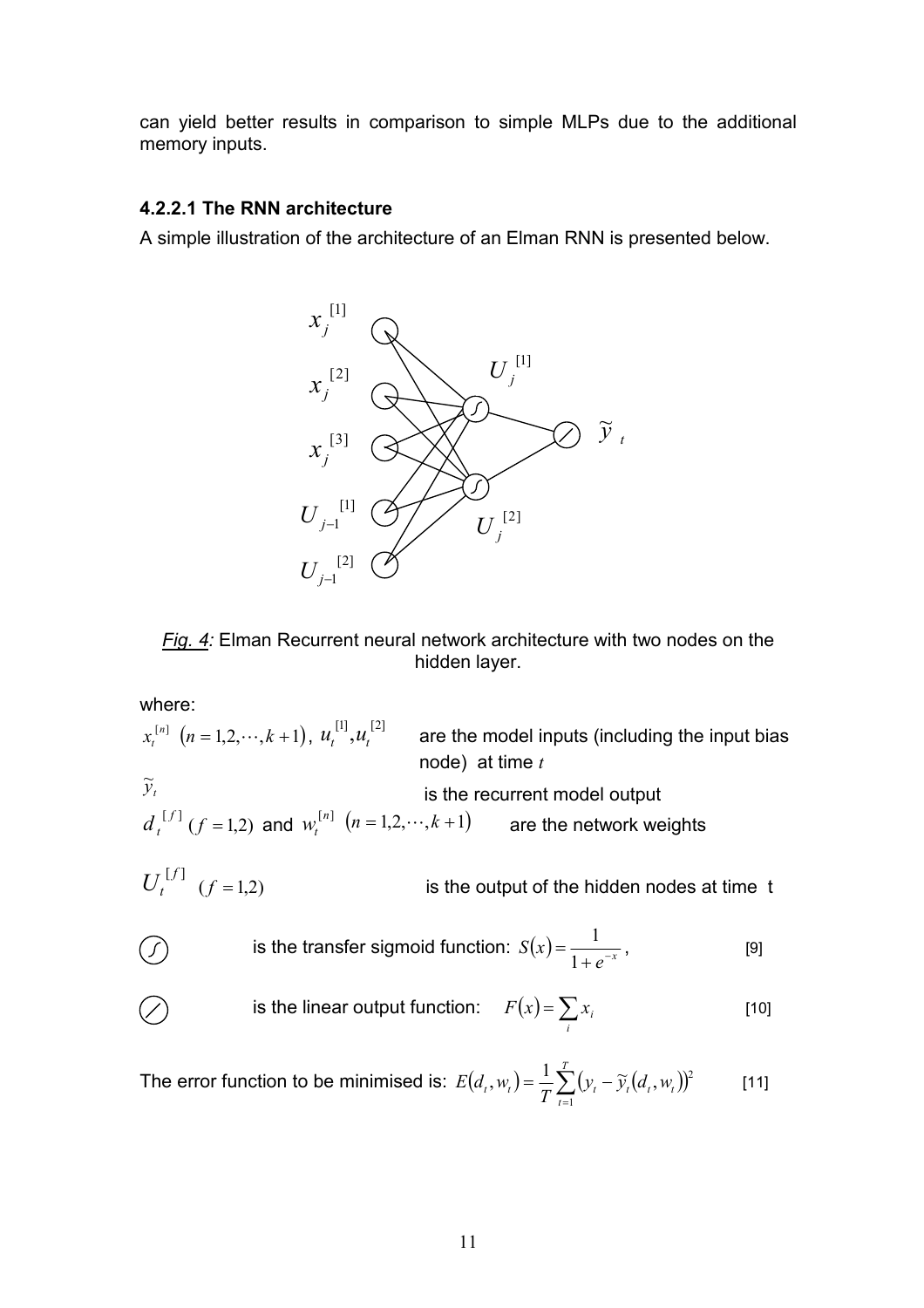In short, the RNN architecture can provide more accurate outputs because the inputs are potentially taken from all previous values (see inputs  $\left[U_{j-1}^{[1]} \right]$  and

 $U_{j-1}^{[2]}$  in the figure above).

### 4.2.2.2 Empirical results of the RNN model

The RNNs are trained with gradient descent as were the MLPs. However, the increase in the number of weights, as mentioned before, makes the training process extremely slow taking ten times as long as the MLP.

We follow the same methodology as we did for the MLPs for the selection of our optimal network. The characteristics of the network that we use are in Appendix A.4 while is a summary of the performance of the network in the training subperiod is given in Appendix A.3.

The trading strategy is that followed for the MLP. As shown in table 6 below, the RNN has a worse performance compared to the MLP model when measured by the Sharpe ratio and annualised return. The results of other models are included for comparison.

|                              |                   | <b>MACD</b> | <b>ARMA</b> | <b>MLP</b> | <b>RNN</b> |
|------------------------------|-------------------|-------------|-------------|------------|------------|
| Sharpe Ratio                 | (excluding costs) | $-0.02$     | $-0.45$     | 0.74       | 0.40       |
| <b>Annualised Volatility</b> | (excluding costs) | 9.54%       | 9.54%       | 9.18%      | 9.54%      |
| <b>Annualised Return</b>     | (excluding costs) | $-0.19%$    | $-4.32\%$   | 6.82%      | 3.83%      |
| Maximum Drawdown             | (excluding costs) | $-9.85%$    | $-11.39%$   | $-5.78%$   | $-5.91%$   |
| <b>Positions Taken</b>       | (annualised)      | 28          | 185         | 107        | 93         |

Table 6: Out-of-sample trading performance results of the RNN

### 4.2.3 THE HIGHER ORDER NEURAL NETWORK

Higher Order Neural Networks (HONNs) were first introduced by Giles and Maxwell (1987) and were called "Tensor Networks". Although the extent of their use in finance has so far been limited, Knowles et al. (2005) show that, with shorter computational times and limited input variables, "the best HONN models show a profit increase over the MLP of around 8%" on the EUR/USD time series (p. 7). For Zhang et al. (2002), a significant advantage of HONNs is that "HONN models are able to provide some rationale for the simulations they produce and thus can be regarded as "open box" rather then "black box". Moreover, HONNs are able to simulate higher frequency, higher order nonlinear data, and consequently provide superior simulations compared to those produced by ANNs (Artificial Neural Networks)" (p. 188).

### 4.2.3.1 The HONN Architecture

While they have already experienced some success in the field of pattern recognition and associative recall<sup>8</sup>, HONNs have not yet been widely used in finance. The architecture of a three input second order HONN is shown below:

erthanance mernion and the mattar and the merrician and the secondary and and the secondary as smell and the s<br>The seconditive recall is the act of associating two seemingly unrelated entities, such as smell and the second colour. For more information see Karayiannis et al. (1994).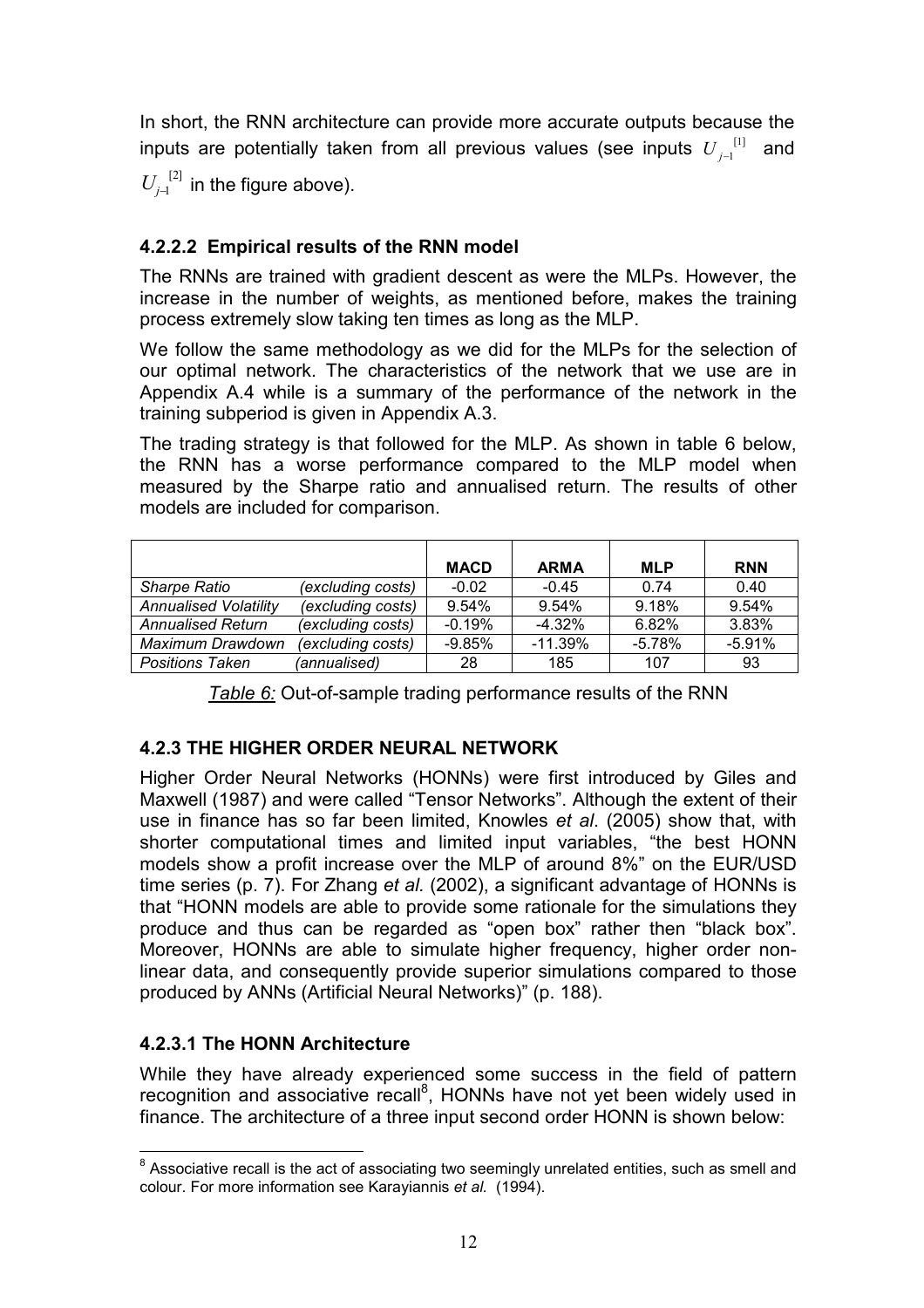

Fig. 5: Left, MLP with three inputs and two hidden nodes; right, second order HONN with three inputs

where:

 $\widetilde{\mathcal{Y}}_t$ 

[n]  $x_t^{[n]}$   $(n = 1, 2, \dots, k + 1)$  are the model inputs (including the input bias node) at time  $t$ 

 is the HONNs model output  $u_{ik}$  are the network weights

are the model inputs.

is the transfer sigmoid function: 
$$
S(x) = \frac{1}{1 + e^{-x}}
$$
, [12]

is a linear function: i  $F(x) = \sum x_i$  [13]

The error function to be minimised is:

$$
E(u_{jk}, w_j) = \frac{1}{T} \sum_{t=1}^{T} (y_t - \widetilde{y}_t(u_{jk},))^2, \quad \text{with } y_t \text{ being the target value}
$$
 [14]

HONNs use joint activation functions; this technique reduces the need to establish the relationships between inputs when training. Furthermore this reduces the number of free weights and means that HONNs are faster to train than even MLPs. However because the number of inputs can be very large for higher order architectures, orders of 4 and over are rarely used.

Another advantage of the reduction of free weights means that the problems of overfitting and local optima affecting the results of neural networks can be largely avoided. For a complete description of HONNs see Knowles et al. (2005).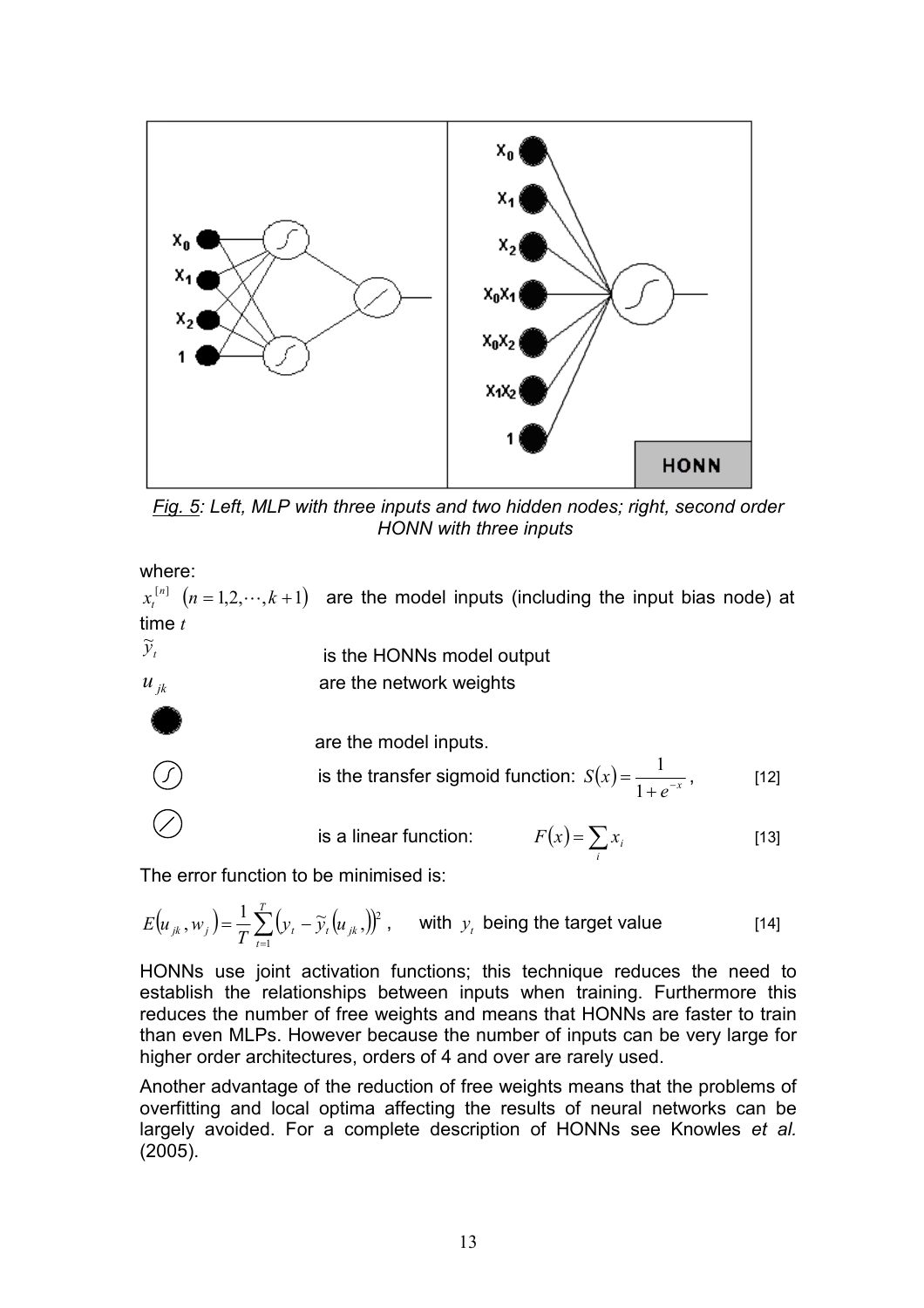### 4.2.3.2 Empirical results of the HONN model

We follow the same methodology as we did with RNNs and the MLPs for the selection of our optimal HONN. The trading strategy is that followed for the MLP. A summary of our findings is presented in table 7 below while Appendix A.3 provides the performance of the network in the training subperiod and Appendix A.4 provides its characteristics. The results of other models are included for comparison.

|                              |                   | <b>MACD</b> | <b>ARMA</b> | <b>MLP</b> | <b>RNN</b> | <b>HONN</b> |
|------------------------------|-------------------|-------------|-------------|------------|------------|-------------|
| <b>Sharpe Ratio</b>          | (excluding costs) | $-0.02$     | $-0.45$     | 0.74       | 0.40       | 0.86        |
| <b>Annualised Volatility</b> | (excluding costs) | 9.54%       | 9.54%       | 9.18%      | 9.54%      | 9.49%       |
| <b>Annualised Return</b>     | (excluding costs) | $-0.19%$    | $-4.32\%$   | 6.82%      | 3.83%      | 8.16%       |
| Maximum Drawdown             | (excluding costs) | $-9.85%$    | $-11.39\%$  | $-5.78%$   | $-5.91%$   | -7.21%      |
| <b>Positions Taken</b>       | (annualised)      | 28          | 185         | 107        | 93         | 170         |

Table 7: Out-of-sample trading performance results of the HONN

We can see that the HONN performs significantly better than the RNN and the traditional MLP models.

# 5. TRADING COSTS, LEVERAGE AND ROBUSTNESS

Up to now, we have presented the trading results of all our models without considering transaction costs. Since some of our models trade quite often, taking transaction costs into account might change the whole picture.

We therefore introduce transaction costs as well as a leverage for each of our models. Moreover, we examine the robustness of our models by examining and comparing not only the results of our current research but also the conclusions of a previous research in which we studied the same series with the same models but over a different period. For comparability reasons we use the same selection of inputs for our NNs in both papers<sup>9</sup>. The only difference is the outof-sample period, here 2 January 2008 to 29 August 2008 while before we retained 3 July 2006 to 31 December 2007. The purpose of this test is to validate the robustness of our models through time and to provide concrete empirical evidence of the forecasting power of our models.

## 5.1 TRANSACTION COSTS

The transaction costs for a tradable amount, say USD 5-10 million, are about 1 pip (0.0001 EUR/USD) per trade (one way) between market makers. But as the EUR/USD time series considered here is a series of middle rates, the transaction cost is one spread per round trip.

With an average exchange rate of EUR/USD of 1.532 for the out-of-sample period, a cost of 1 pip is equivalent to an average cost of 0.007% per position.

In the table below we present the performance of our models after transaction costs are considered.

 $\overline{1}$  $^9$  The complete paper Dunis *et al.* (2008b) is available at www.cibef.com.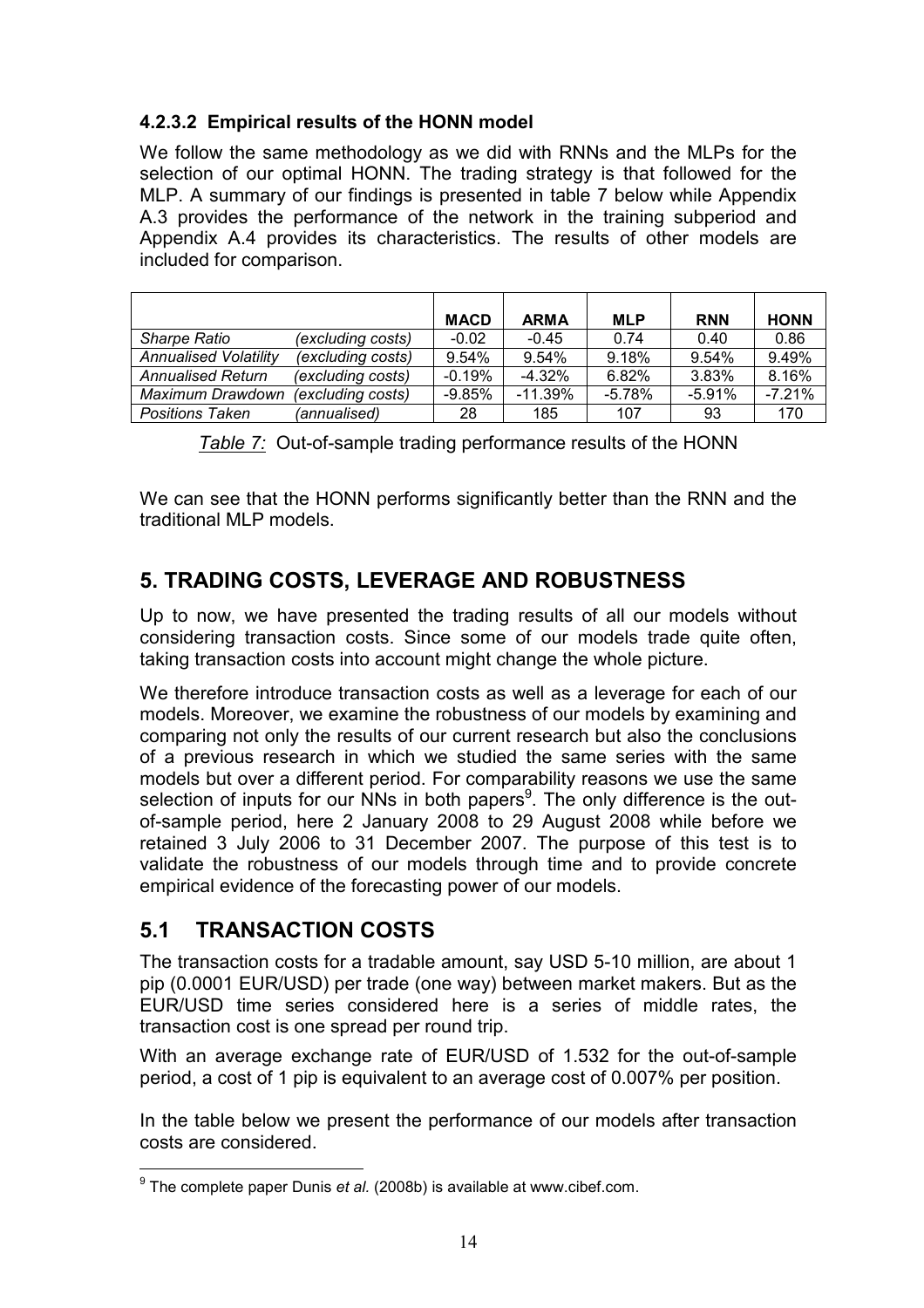|                              |                   | <b>MACD</b> | <b>ARMA</b> | <b>MLP</b> | <b>RNN</b> | <b>HONN</b> |
|------------------------------|-------------------|-------------|-------------|------------|------------|-------------|
| <b>Sharpe Ratio</b>          | (excluding costs) | $-0.02$     | $-0.45$     | 0.74       | 0.40       | 0.86        |
| <b>Annualised Volatility</b> | (excluding costs) | 9.54%       | 9.54%       | 9.18%      | 9.54%      | 9.49%       |
| <b>Annualised Return</b>     | (excluding costs) | $-0.19%$    | $-4.32%$    | 6.82%      | 3.83%      | 8.16%       |
| Maximum Drawdown             | (excluding costs) | $-9.85%$    | $-11.39%$   | $-5.78%$   | $-5.91%$   | $-7.21%$    |
| <b>Positions Taken</b>       | (annualised)      | 28          | 185         | 107        | 93         | 170         |
| <b>Transaction Costs</b>     |                   | 0.20%       | 1.30%       | 0.75%      | 0.65%      | 1.19%       |
| <b>Annualised Return</b>     | (including costs) | $-0.39%$    | $-5.62%$    | 6.07%      | 3.18%      | 6.97%       |

Table 8: Out-of-sample trading performance results with transaction costs (02/01/08-29/08/08)

We observe that although the HONN model presents higher transaction costs, it continues to outperform the other models in terms of annualised return. The MLP comes second while the RNN demonstrates a third best performance. On the other hand, the ARMA and MACD models have a rather disappointing performance as they both present negative annualised returns.

Examining a different out-of-sample period, 3 July 2006 to 31 December 2007, but following the same methodology and using the same selection of inputs for our NNs, the results which are presented in the table below, were similar, only the MLP model outperformed the HONN in that out-of-sample period.

|                              |                   | <b>MACD</b> | <b>ARMA</b> | <b>MLP</b> | <b>RNN</b> | <b>HONNS</b> |
|------------------------------|-------------------|-------------|-------------|------------|------------|--------------|
| <b>Sharpe Ratio</b>          | (excluding costs) | 0.70        | $-0.40$     | 1.88       | 0.60       | 0.99         |
| <b>Annualised Volatility</b> | (excluding costs) | 6.38%       | 6.38%       | 6.34%      | 6.34%      | 6.37%        |
| <b>Annualised Return</b>     | (excluding costs) | 4.44%       | $-2.53%$    | 11.91%     | 3.82%      | 6.29%        |
| Maximum Drawdown             | (excluding costs) | $-4.73%$    | $-10.12%$   | $-5.05%$   | $-4.64%$   | $-4.37%$     |
| <b>Positions Taken</b>       | (annualised)      | 20          | 189         | 109        | 167        | 80           |
| <b>Transaction Costs</b>     |                   | 0.16%       | 1.51%       | 0.87%      | 1.33%      | 0.64%        |
| <b>Annualised Return</b>     | (including costs) | 4.28%       | $-4.04%$    | 11.04%     | 2.48%      | 5.65%        |

**Table 9:** Out-of-sample trading performance results with transaction costs (03/07/06-31/12/07)

We observe that in both periods the MLP and HONN models clearly outperform the other strategies. In the latest period the HONN model has a better performance while one and a half year before the MLP presented better results. On the other hand, the ARMA model in both periods presents a rather disappointing trading performance. This empirical evidence allows us to argue that HONNs and MLPs have a consistent and better performance than the RNN, MACD and ARMA models in forecasting the ECB daily fixing of the EUR/USD.

## 5.3 Leverage to exploit low volatility

In order to further improve the trading performance of our models we introduce a "level of confidence" to our forecasts, i.e. a leverage based on the test subperiod that takes into account the low volatility of the trading performance of our models. For the ARMA and the MACD models, which show a negative return we do not apply leverage. The leverage factors applied are calculated in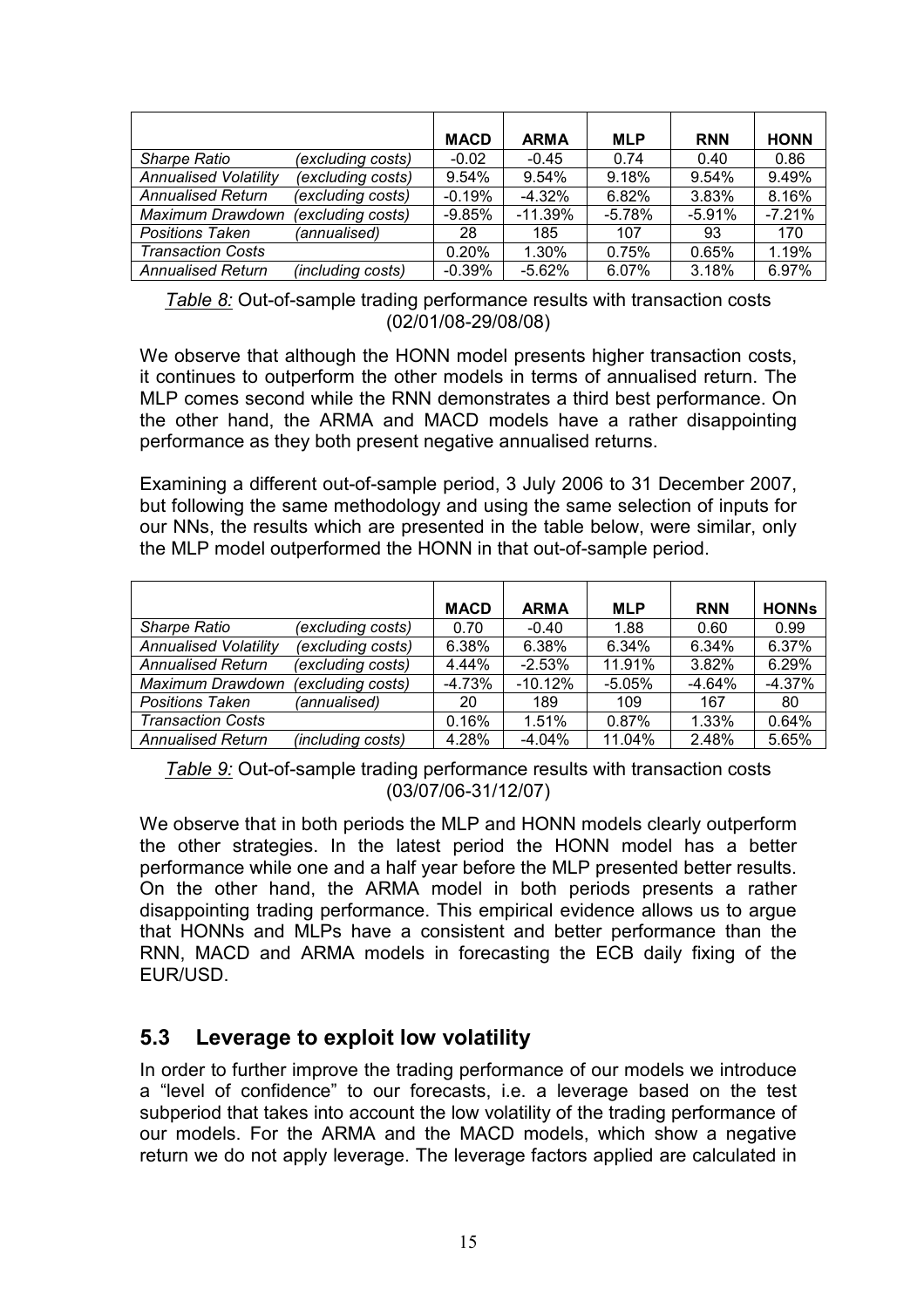such a way that each model has a common volatility of  $10\%$ <sup>10</sup> on the test data set.

The transaction costs are calculated by taking 0.007% per position into account, while the cost of leverage (interest payments for the additional capital) is calculated at 4% p.a. (that is  $0.016\%$  per trading day<sup>11</sup>). Our results are presented on the table 10 below.

|                              |                   | <b>MACD</b>   | <b>ARMA</b> | <b>MLP</b> | <b>RNN</b> | <b>HONN</b> |
|------------------------------|-------------------|---------------|-------------|------------|------------|-------------|
| <b>Sharpe Ratio</b>          | (excluding costs) | $-0.02$       | $-0.45$     | 0.74       | 0.40       | 0.86        |
| <b>Annualised Volatility</b> | (excluding costs) | 9.54%         | 9.54%       | 10.01%     | 10.02%     | 9.96%       |
| <b>Annualised Return</b>     | (excluding costs) | $-0.19%$      | $-4.32%$    | 7.43 %     | 4.02%      | 8.56%       |
| Maximum Drawdown             | (excluding costs) | $-9.85%$      | $-11.39%$   | $-6.30%$   | $-6.21%$   | $-7.57%$    |
| <b>Positions Taken</b>       | (annualised)      | 28            | 185         | 107        | 93         | 170         |
| Leverage                     |                   |               | -           | 1.09       | 1.05       | 1.05        |
| <b>Transaction Costs</b>     |                   | 0.20%         | 1.30%       | 0.99%      | 0.79%      | 1.33%       |
| <b>Annualised Return</b>     | (including costs) | $-0.39%$      | $-5.62%$    | 6.44%      | 3.23%      | 7.23%       |
| _                            |                   | $\sim$ $\sim$ |             |            |            |             |

Table 10: Trading performance - final results<sup>12</sup> (02/01/08-29/08/08)

As can be seen from the last row of table 10, the HONN model continues to demonstrate a superior trading performance. Similarly, the MLP and the RNN continue to perform well and present the second and the third highest annualised return respectively. In general, we observe that all models where leverage was applied were able to exploit it and increase their trading performance despite the higher transaction costs.

The performance of our models for a different out-of-sample period, 3 July 2006 to 31 December 2007, is given in table 11 below.

|                              |                   | <b>MACD</b> | <b>ARMA</b>                | <b>MLP</b> | <b>RNN</b> | <b>HONN</b> |
|------------------------------|-------------------|-------------|----------------------------|------------|------------|-------------|
| <b>Sharpe Ratio</b>          | (excluding costs) | 0.70        | $-0.40$                    | 1.88       | 0.60       | 0.99        |
| <b>Annualised Volatility</b> | (excluding costs) | 7.27%       | 6.38%                      | 7.16%      | 7.23%      | 7.26%       |
| <b>Annualised Return</b>     | (excluding costs) | 5.06%       | $-2.53%$                   | 13.45%     | 4.35%      | 7.17%       |
| Maximum Drawdown             | (excluding costs) | $-5.39%$    | $-10.12%$                  | $-5.70%$   | $-5.30\%$  | $-4.98%$    |
| <b>Positions Taken</b>       | (annualised)      | 20          | 189                        | 109        | 167        | 80          |
| Leverage                     |                   | 1.14        | $\overline{\phantom{a}}$   | 1.13       | 1.14       | 1.14        |
| <b>Transaction Costs</b>     |                   | $1.02\%$    | 1.51%                      | 1.67%      | 2.19%      | 1.50%       |
| <b>Annualised Return</b>     | (including costs) | 4.04%       | $-4.04%$<br>$\overline{1}$ | 11.78%     | 2.16%      | 5.67%       |

Table 11: Trading performance - final results  $12$  (03/07/06-31/12/07)

 $\overline{a}$  $10$  Since most of the models have a volatility of about 10%, we have chosen this level as our basis. The leverage factors retained are given in table 11.

 $11$  The interest costs are calculated by considering a 4% interest rate p.a. divided by 252 trading days. In reality, leverage costs also apply during non-trading days so that we should calculate the interest costs using 360 days per year. But for the sake of simplicity, we use the approximation of 252 trading days to spread the leverage costs of non-trading days equally over the trading days. This approximation prevents us from keeping track of how many nontrading days we hold a position.

<sup>&</sup>lt;sup>12</sup> Not taken into account the interest that could be earned during times where the capital is not traded (non-trading days) and could therefore be invested.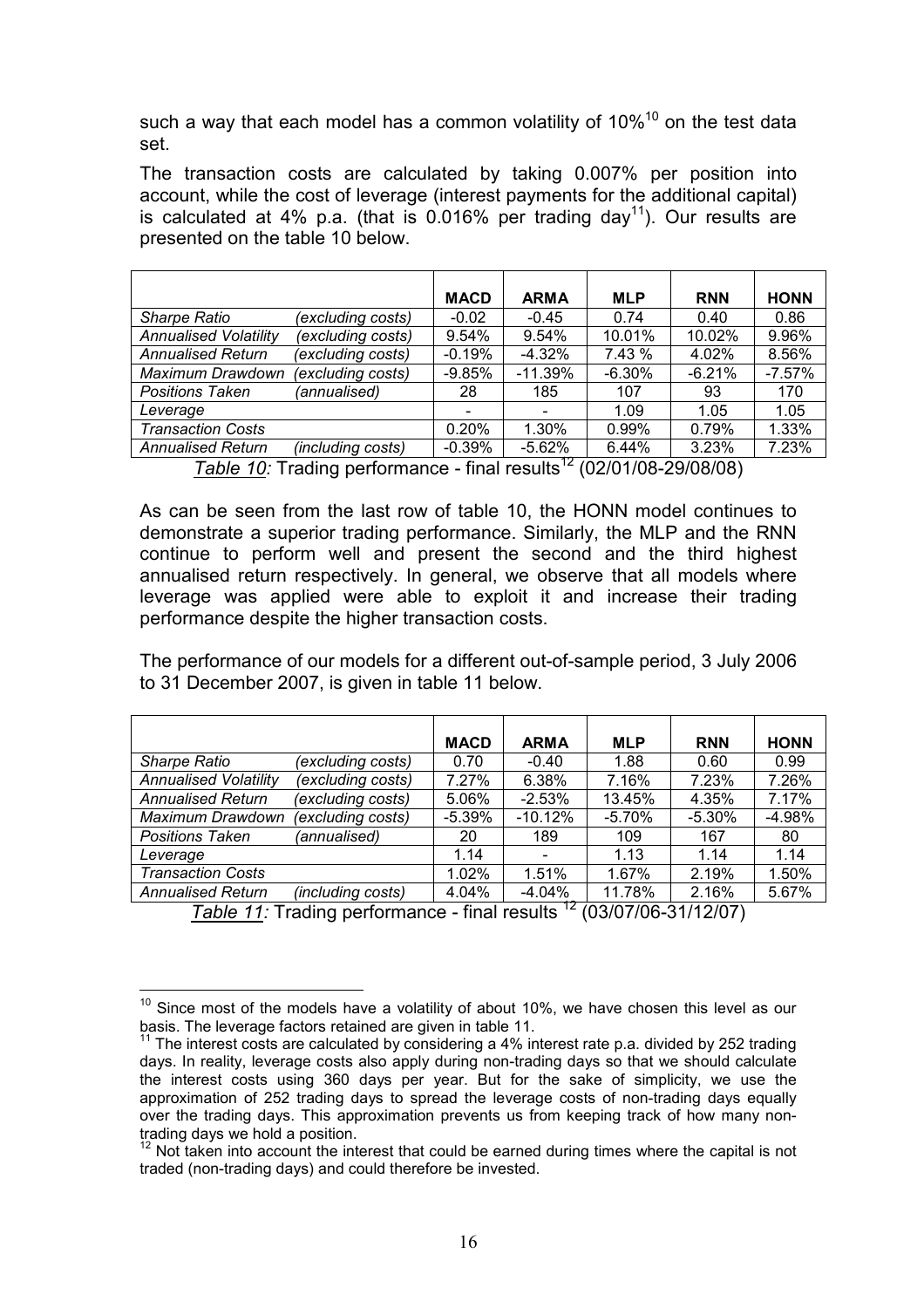We note that in both periods the MLP and the HONN models continue to outperform the other models as they are able to exploit the leverage and present an increased trading performance in both out-of-sample periods. So even if the ranking of these two models is different in the two out-of-sample forecasting periods retained, they clearly outperform all other models in all cases something that allows us to argue with confidence about their forecasting superiority and their stability and robustness through time. On the other hand, the RNN model was not able to exploit the extra memory inputs in their architecture and presents rather disappointing results. Moreover, the time spent to derive the RNN results is ten times longer than the time needed with the HONN and the MLP models. Similarly, the MACD and the ARMA models present a very weak forecasting power even though their training subperiod performance was promising (see Appendix A.3).

### 6. CONCLUDING REMARKS

In this paper, we apply Multi-layer Perceptron, Recurrent, and Higher Order neural networks to a one-day-ahead forecasting and trading task of the EUR/USD exchange rate using the European Central Bank (ECB) fixing series with only autoregressive terms as inputs. We use a naïve, a MACD and an ARMA model as benchmarks. Our aim is not only to examine the forecasting and trading performance of our models but also to see if this performance is stable and robust through time. In order to do so, we develop these different prediction models over the period January 1999 - December 2007 and validate their out-of-sample trading efficiency over the following period from January 2008 through August 2008. To examine the robustness and the stability of our models we compare our results with those from a previous research using the same models and the exact same selection of autoregressive terms as inputs to the neural networks, but with an out-of-sample period between July 2006 and December 2007.

As it turns out, the MLP and HONN models clearly outperform the other models in both out-of-sample periods in terms of annualised return. Our conclusions are the same even after we introduced transaction costs and a leverage to exploit the low volatility of the trading performance of those models. This enables us to conclude with confidence over their forecasting superiority and their stability and robustness through time. On other hand, the RNN model seems to have a difficulty in providing good forecasts when only autoregressive series are used as inputs. Similarly, the ARMA and the MACD models present low or even negative annualised returns in this application despite their satisfactory training subperiod performance.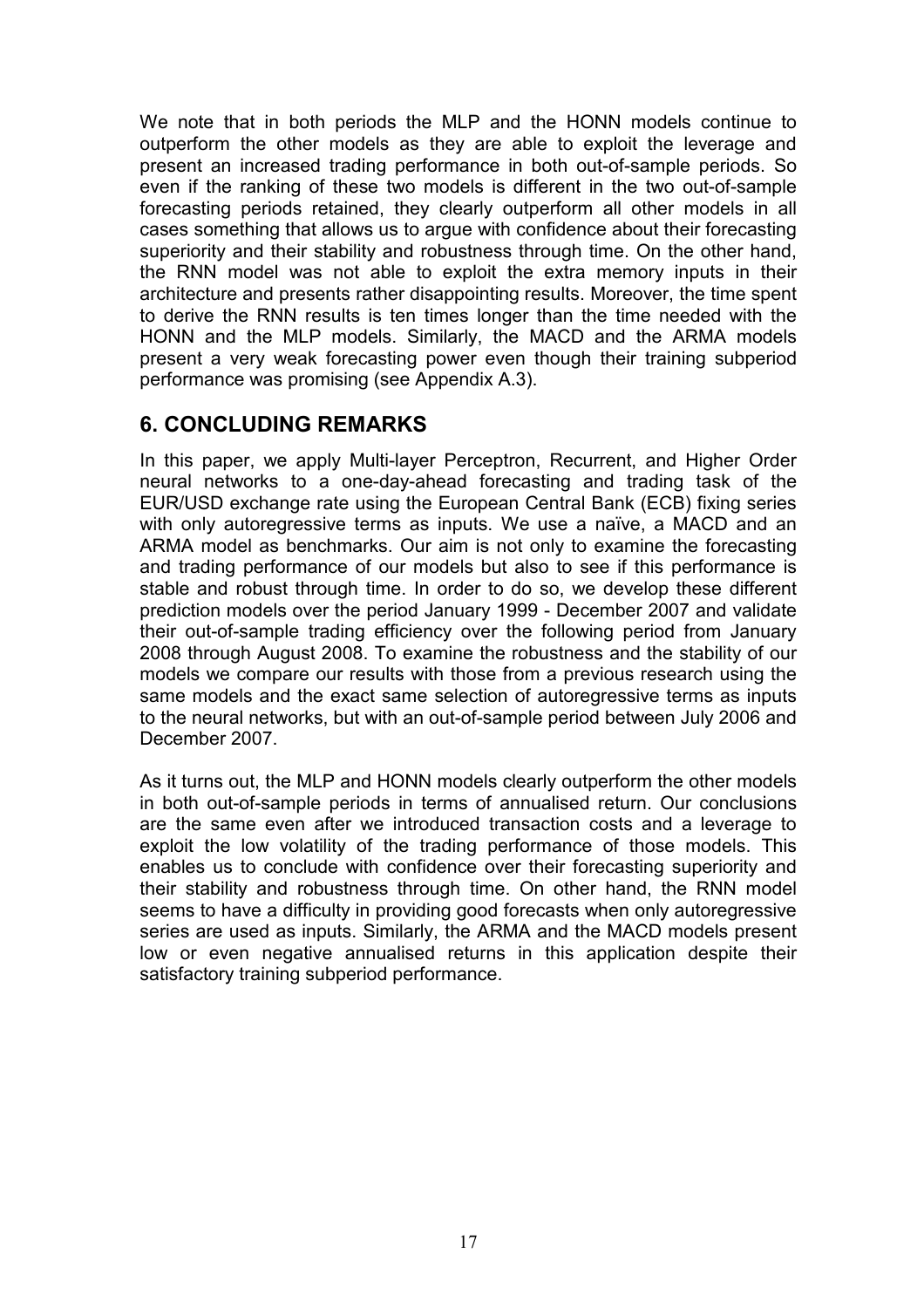## APPENDIX

#### A.1 ARMA Model

The output of the ARMA model used in this paper is presented below.

Dependent Variable: RETURNS Method: Least Squares Date: 09/03/08 Time: 17:28 Sample (adjusted): 12 2303 Included observations: 2292 after adjustments Convergence achieved after 59 iterations Backcast: ? 0

| Variable                                      | Coefficient                                                              | Std. Error<br>t-Statistic                                                                  |                                                                                          | Prob.                                                          |
|-----------------------------------------------|--------------------------------------------------------------------------|--------------------------------------------------------------------------------------------|------------------------------------------------------------------------------------------|----------------------------------------------------------------|
| C                                             | 0.000128                                                                 | 0.000128                                                                                   | 1.002067                                                                                 | 0.3164                                                         |
| AR(1)                                         | $-1.216599$                                                              | 0.042416                                                                                   | $-28.68222$                                                                              | 0.0000                                                         |
| AR(2)                                         | $-0.475940$                                                              | 0.081259                                                                                   | -5.857069                                                                                | 0.0000                                                         |
| AR(7)                                         | $-0.139565$                                                              | 0.046558                                                                                   | -2.997679                                                                                | 0.0027                                                         |
| AR(11)                                        | 0.197421                                                                 | 0.055779                                                                                   | 3.539363                                                                                 | 0.0004                                                         |
| MA(1)                                         | 1.213517                                                                 | 0.039315                                                                                   | 30.86659                                                                                 | 0.0000                                                         |
| MA(2)                                         | 0.473609                                                                 | 0.077725                                                                                   | 6.093399                                                                                 | 0.0000                                                         |
| MA(7)                                         | 0.152391                                                                 | 0.044815                                                                                   | 3.400464                                                                                 | 0.0007                                                         |
| MA(11)                                        | $-0.217830$                                                              | 0.054607                                                                                   | $-3.989048$                                                                              | 0.0001                                                         |
| R-squared                                     | 0.008541                                                                 | Mean dependent var                                                                         |                                                                                          | 0.000122                                                       |
| Adjusted R-squared                            | 0.005067                                                                 | S.D. dependent var                                                                         |                                                                                          | 0.006169                                                       |
| S.E. of regression                            | 0.006153                                                                 | Akaike info criterion                                                                      |                                                                                          | -7.339687                                                      |
| Sum squared resid                             | 0.086446                                                                 | Schwarz criterion                                                                          |                                                                                          | $-7.317159$                                                    |
| Log likelihood                                | 8420.282                                                                 | <b>F-statistic</b>                                                                         |                                                                                          | 2.458312                                                       |
| Durbin-Watson stat                            | 1.997623                                                                 | Prob(F-statistic)                                                                          |                                                                                          | 0.011925                                                       |
| Inverted AR Roots<br><b>Inverted MA Roots</b> | .75<br>$.23 - .77i$<br>$-.73 + .67i$<br>.76<br>.24-.78i<br>$-.73 + .68i$ | $.65 + .46i$<br>$-.21-.82i$<br>$-.94-.20i$<br>$.66 + .46i$<br>$-.21+.83i$<br>$-.94 + .20i$ | $.65 - .46i$<br>-.21+.82i<br>$-.94 + .20i$<br>$.66 - .46i$<br>$-.21-.83i$<br>$-.94-.20i$ | $.23 + .77i$<br>$-.73-.67i$<br>$.24 + .78i$<br>$-0.73 - 0.68i$ |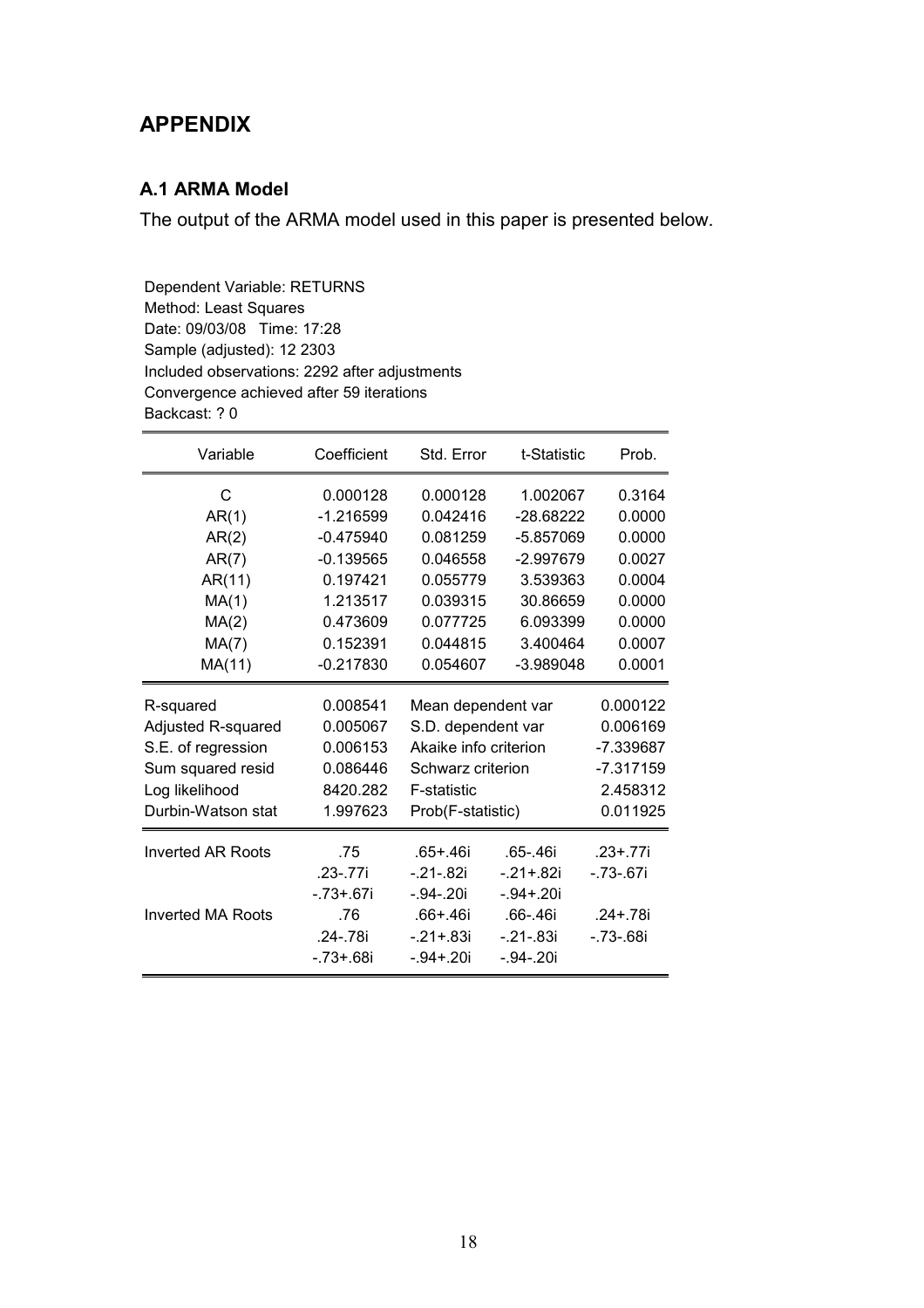### A.2 Performance Measures

The performance measures are calculated as follows:

| <b>Performance</b><br><b>Measure</b> | <b>Description</b>                                                                     |        |  |  |
|--------------------------------------|----------------------------------------------------------------------------------------|--------|--|--|
| <b>Annualised Return</b>             | $R^{A} = 252 * \frac{1}{N} \sum_{i=1}^{N} R_{i}$                                       |        |  |  |
|                                      | with $R_i$ , being the daily return                                                    |        |  |  |
| <b>Cumulative Return</b>             | $R^C = \sum_{t=1}^{N} R_t$                                                             | [16]   |  |  |
| Annualised<br>Volatility             | $\sigma^A = \sqrt{252} * \sqrt{\frac{1}{N-1}} * \sum_{i=1}^{N} (R_i - \overline{R})^2$ | [17]   |  |  |
| <b>Sharpe Ratio</b>                  | $SR = \frac{R^A}{A}$                                                                   | $[18]$ |  |  |
|                                      | Maximum negative value of $\sum(R_{i})$ over the period                                |        |  |  |
| Maximum<br>Drawdown                  | $MD = \lim_{i=1,\cdots,t; t=1,\cdots,N} \left( \sum_{i=i}^{t} R_i \right)$             | [19]   |  |  |

|  | <b>Table 12:</b> Trading simulation performance measures |  |
|--|----------------------------------------------------------|--|
|  |                                                          |  |

# A.3 Empirical Results in the Training Subperiod

|                              |                   | <b>NAIVE</b> | <b>MACD</b> | <b>ARMA</b> | <b>MLP</b> | <b>RNN</b> | <b>HONN</b> |
|------------------------------|-------------------|--------------|-------------|-------------|------------|------------|-------------|
| <b>Sharpe Ratio</b>          | (excluding costs) | $-0.10$      | 0.51        | 1.17        | 0.46       | 0.16       | 0.48        |
| <b>Annualised Volatility</b> | (excluding costs) | 10.36%       | 10.44%      | 10.42%      | 9.97%      | 10.38%     | 10.40%      |
| <b>Annualised Return</b>     | (excluding costs) | $-1.07\%$    | 5.31%       | 12.19%      | 4.62%      | 1.67%      | 4.95%       |
| Maximum Drawdown             | (excluding costs) | $-29.39%$    | $-15.35%$   | $-12.91%$   | $-17.63%$  | $-23.82%$  | $-18.20%$   |
| <b>Positions Taken</b>       | (annualised)      | 79           |             | 113         | 75         | 63         | 106         |
|                              |                   |              |             |             |            |            |             |

Table 13: Training subperiod trading performance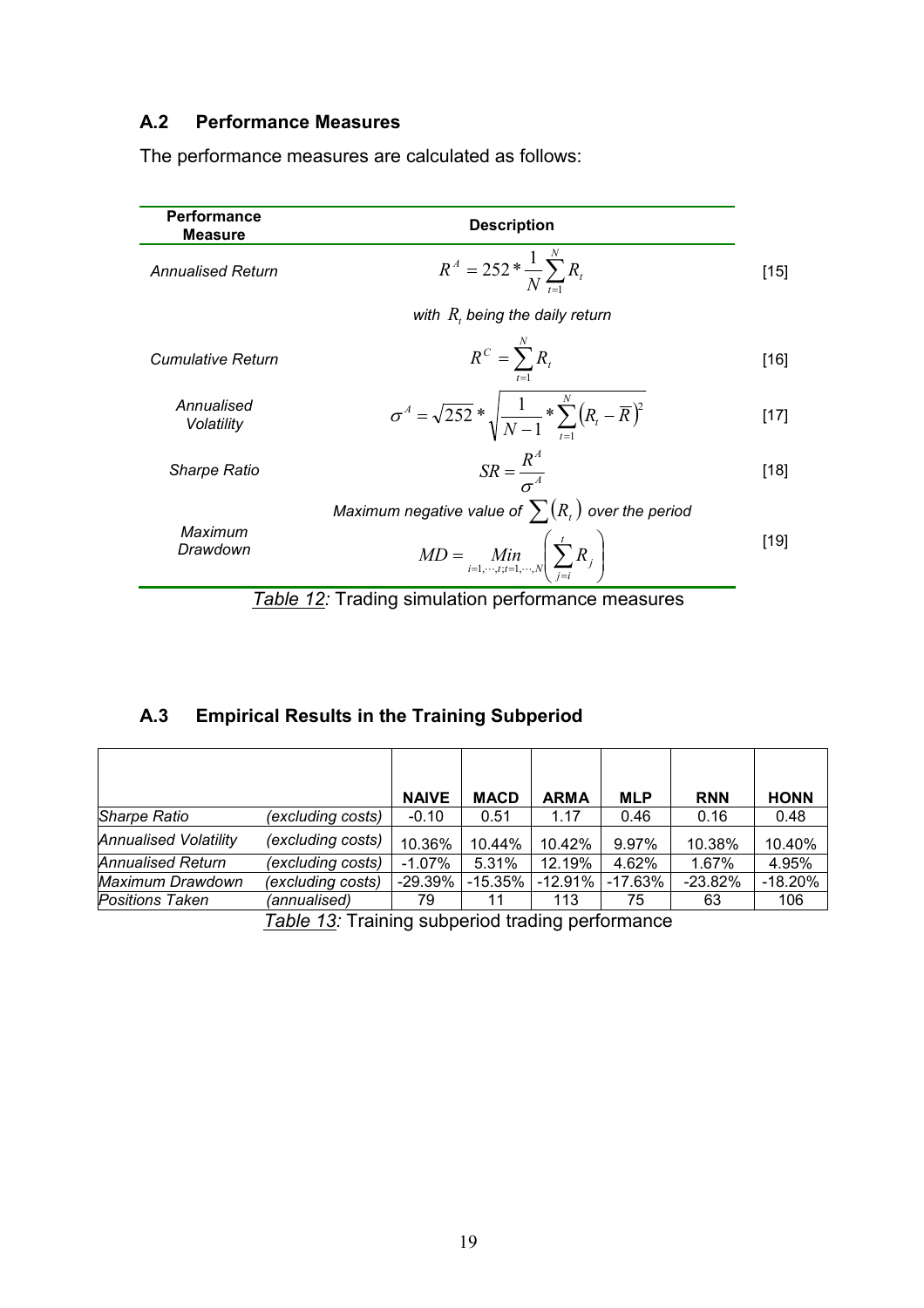### A.4 Networks Characteristics

We present below the characteristics of the networks with the best trading performance on the training subperiod for the different architectures.

| <b>Parameters</b>         | <b>MLP</b>       | <b>RNN</b>       | <b>HONN</b>      |
|---------------------------|------------------|------------------|------------------|
| Learning algorithm        | Gradient descent | Gradient descent | Gradient descent |
| Learning rate             | 0.001            | 0.001            | 0.001            |
| Momentum                  | 0.003            | 0.003            | 0.003            |
| <b>Iteration</b> steps    | 20000            | 20000            | 10000            |
| Initialisation of weights | N(0, 1)          | N(0, 1)          | N(0, 1)          |
| Input nodes               | 12               | 12               | 12               |
| Hidden nodes (1layer)     |                  | 5                |                  |
| Output node               |                  |                  |                  |

Table 14: Network characteristics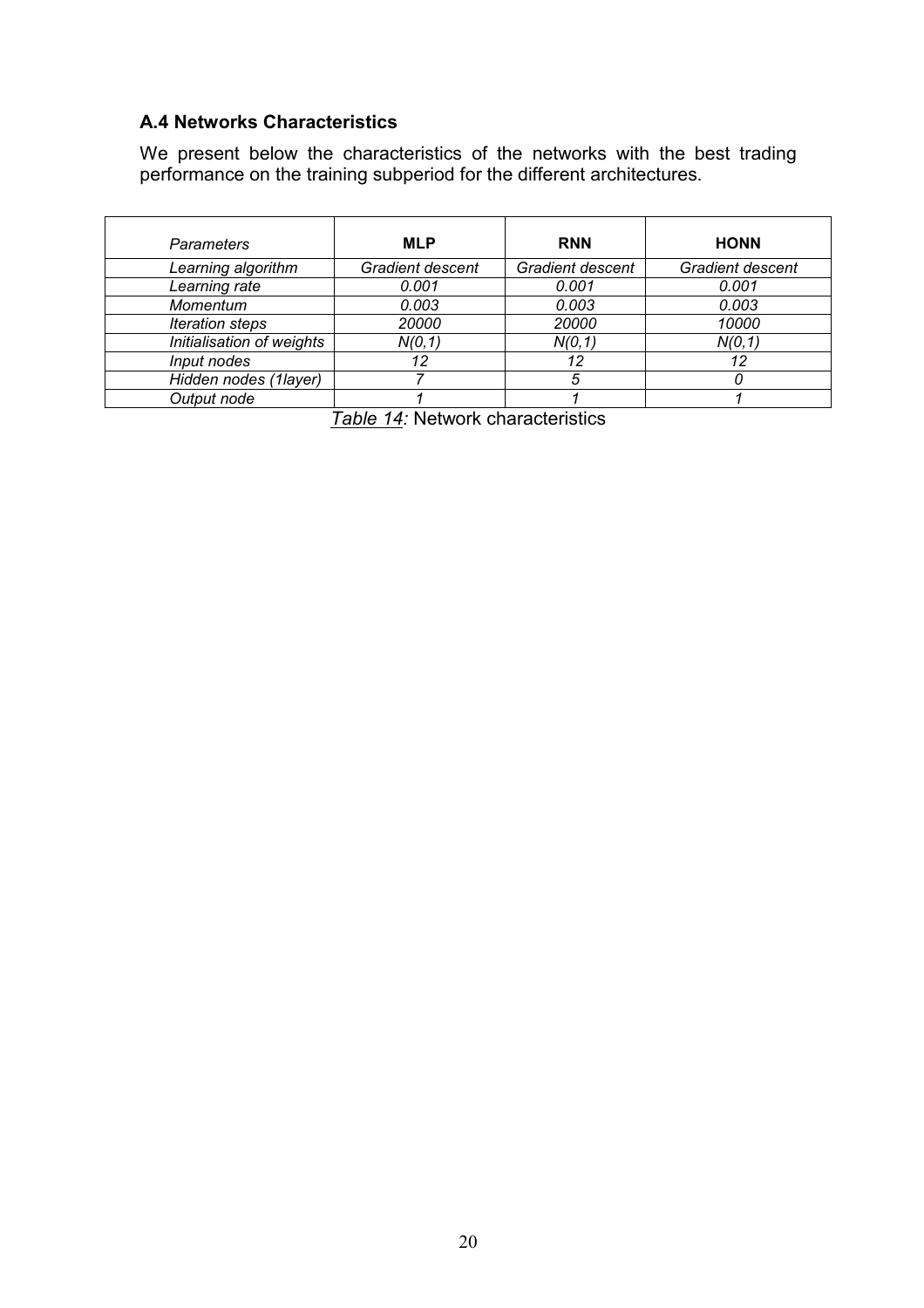#### REFERENCES

Adam, O., Zarader, L. and Milgram, M. (1994), 'Identification and Prediction of Non-Linear Models with Recurrent Neural Networks', Laboratoire de Robotique de Paris.

Box, G., Jenkins, G. and Gregory, G. (1994), Time Series Analysis: Forecasting and Control, Prentice-Hall, New Jersey.

Connor, J. and Atlas, L. (1993), 'Recurrent Neural Networks and Time Series Prediction', Proceedings of the International Joint Conference on Neural Networks, 301-306.

Dunis, C. and Huang, X. (2002), 'Forecasting and Trading Currency Volatility: An Application of Recurrent Neural Regression and Model Combination', Journal of Forecasting, 21, 5, 317-354.

Dunis, C. and Williams, M. (2002), 'Modelling and Trading the EUR/USD Exchange Rate: Do Neural Network Models Perform Better?', Derivatives Use, Trading & Regulation, 8, 3, 211-239.

Dunis, C. and Chen, Y. (2005), 'Alternative Volatility Models for Risk Management and Trading: Application to the EUR/USD and USD/JPY Rates', Derivatives Use, Trading & Regulation, 11, 2, 126-156.

Dunis, C., Laws, J. and Evans B. (2006a), 'Trading Futures Spreads: An application of Correlation and Threshold Filters', Applied Financial Economics, 16, 1-12.

Dunis, C., Laws, J. and Evans B. (2006b), 'Modelling and Trading the Gasoline Crack Spread: A Non-Linear Story', Derivatives Use, Trading & Regulation, 12, 126-145.

Dunis, C., Laws, J. and Sermpinis, G. (2008a) 'Higher Order and Recurrent Neural Architectures for Trading the EUR/USD Exchange Rate', CIBEF Working Papers. Available at www.cibef.com.

Dunis, C., Laws, J. and Sermpinis, G. (2008b) 'Modelling and Trading the EUR/USD Exchange Rate at the ECB Fixing, CIBEF Working Papers. Available at www.cibef.com.

Elman, J. L. (1990), 'Finding Structure in Time', Cognitive Science, 14, 179- 211.

Fulcher, J., Zhang, M. and Xu, S. (2006), 'The Application of Higher-Order Neural Networks to Financial Time Series', Artificial Neural Networks in Finance and Manufacturing, Hershey, PA: Idea Group, London.

Giles, L. and Maxwell, T. (1987) 'Learning, Invariance and Generalization in Higher Order Neural Networks', Applied Optics, 26, 4972-4978.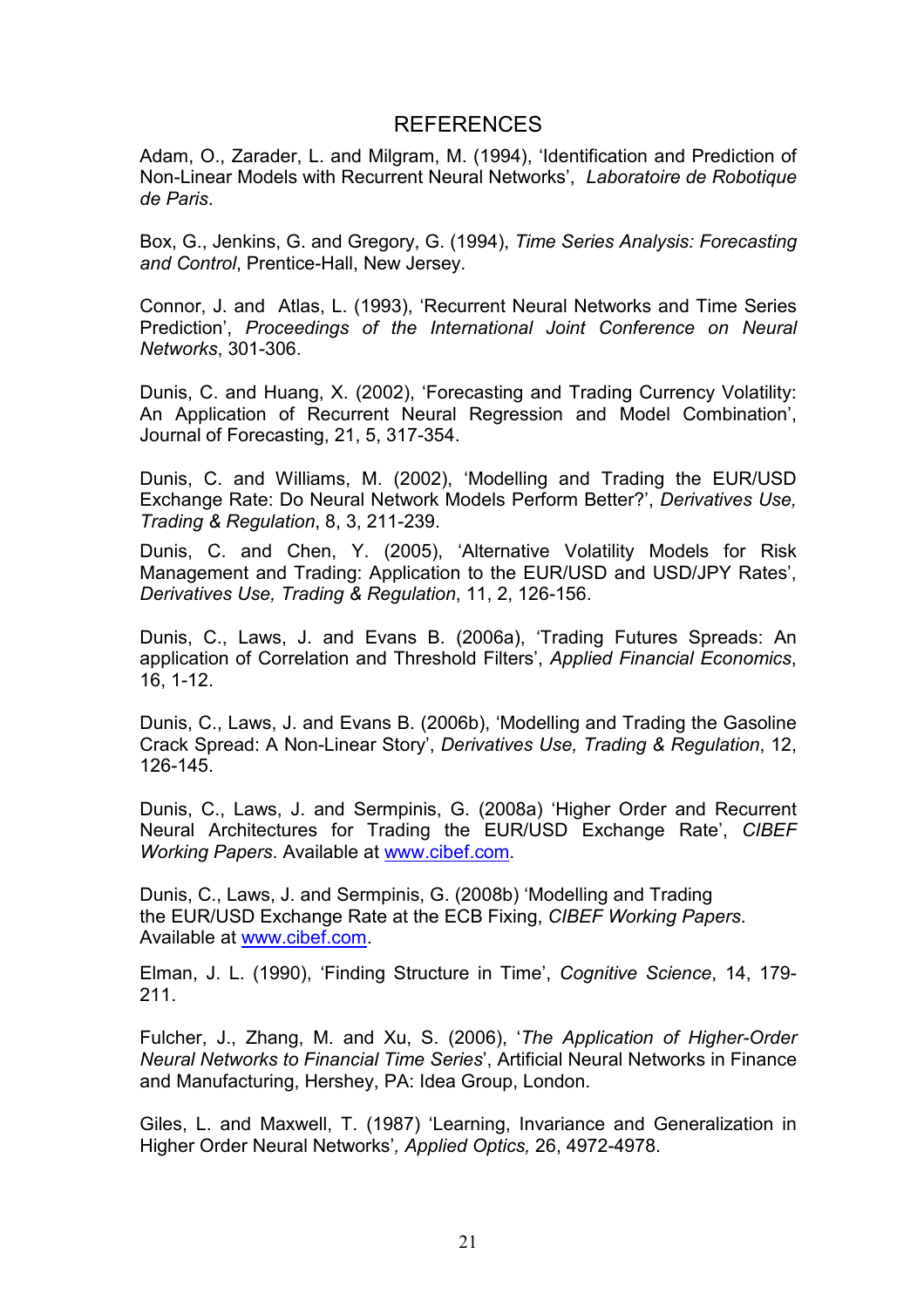Kaastra, I. and Boyd, M. (1996), 'Designing a Neural Network for Forecasting Financial and Economic Time Series', Neurocomputing, 10, 215-236.

Kamijo, K. and Tanigawa,T. (1990), 'Stock Price Pattern Recognition: A Recurrent Neural Network Approach', In Proceedings of the International Joint Conference on Neural Networks, 1215-1221.

Karayiannis, N. and Venetsanopoulos, A. (1994), 'On The Training and Performance of High-Order Neural Networks', Mathematical Biosciences, 129, 143-168.

Knowles, A., Hussein, A., Deredy, W., Lisboa, P. and Dunis, C. L. (2005), 'Higher-Order Neural Networks with Bayesian Confidence Measure for Prediction of EUR/USD Exchange Rate', CIBEF Working Papers. Available at www.cibef.com.

Kosmatopoulos, E., Polycarpou, M., Christodoulou, M. and Ioannou, P. (1995), 'High-Order Neural Network Structures for Identification of Dynamical Systems', IEEE Transactions on Neural Networks, 6, 422-431.

Lisboa, P. J. G. and Vellido, A. (2000), 'Business Applications of Neural Networks', vii-xxii, in P. J. G. Lisboa, B. Edisbury and A. Vellido [eds.] Business Applications of Neural Networks: The State-of-the-Art of Real-World Applications, World Scientific, Singapore.

Pindyck, R. and Rubinfeld, D. (1998), Econometric Models and Economic Forecasts, 4<sup>th</sup> edition, McGraw-Hill, New York.

Psaltis, D., Park, C. and Hong, J. (1988), 'Higher Order Associative Memories and their Optical Implementations.', Neural Networks, 1, 149-163.

Redding, N., Kowalczyk, A. and Downs, T. (1993), 'Constructive Higher-Order Network Algorithm that is Polynomial Time', Neural Networks, 6, 997-1010.

Shapiro, A. F. (2000), 'A Hitchhiker's Guide to the Techniques of Adaptive Nonlinear Models', Insurance, Mathematics and Economics, 26, 119-132.

Tenti, P. (1996), 'Forecasting Foreign Exchange Rates Using Recurrent Neural Networks', Applied Artificial Intelligence, 10, 567-581.

Tino, P., Schittenkopf, C. and Doffner, G. (2001), 'Financial Volatility Trading Using Recurrent Networks', IEEE Transactions in Neural Networks, 12, 4, 865- 874.

Wald, A. and Wolfowitz, J. (1940), "On a test whether two samples are from the same population," Annals of Mathematical Statistics, 11, 147-162.